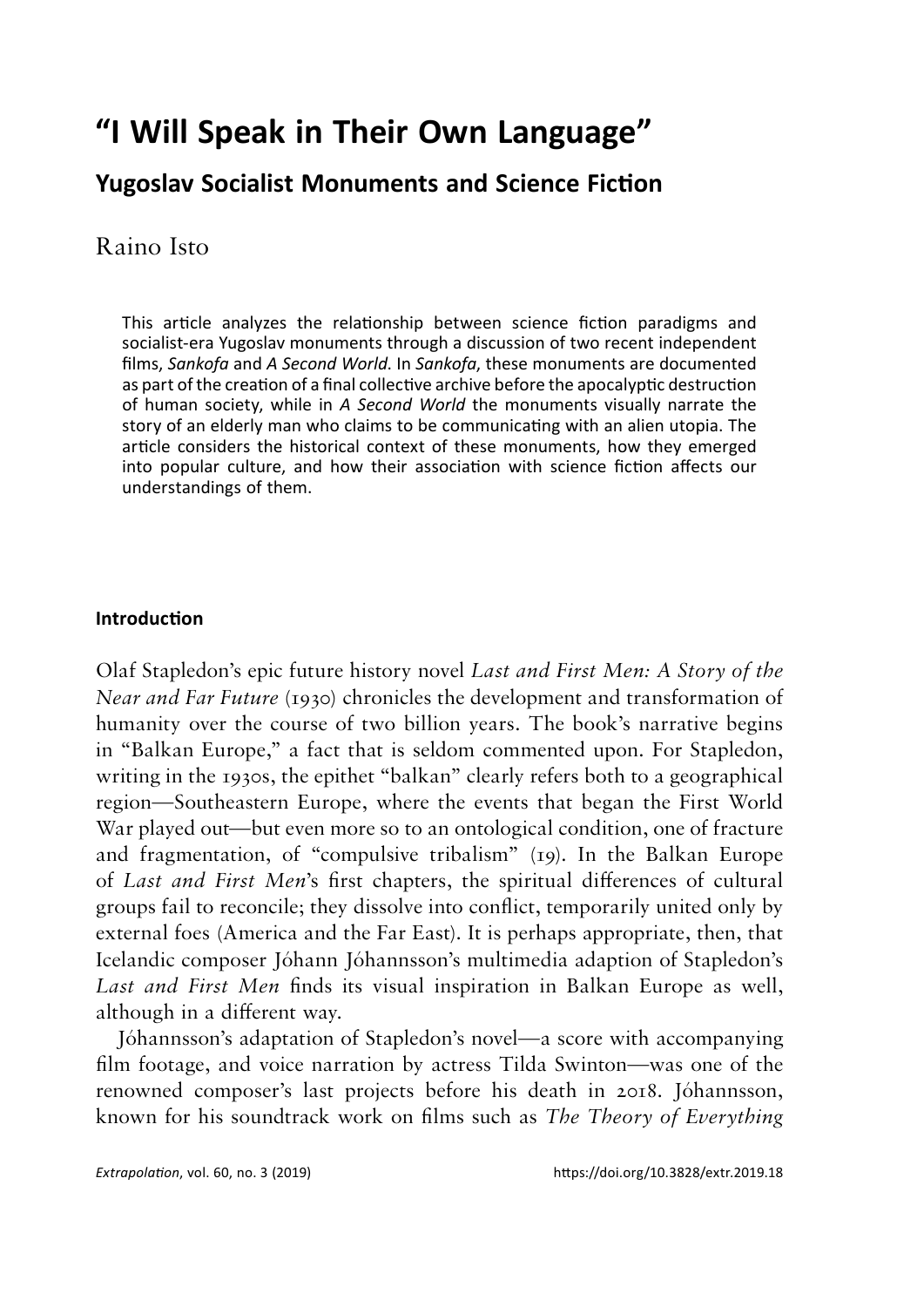(James Marsh, 2014) and *Arrival* (Denis Villeneuve, 2016), drew the initial (James Marsh, 2014) and *Arrival* (Denis Villeneuve, 2016), drew the initial inspiration for his film from his discovery, in 2010, of a series of photographs inspiration for his film from his discovery, in 2010, of a series of photographs of massive, predominantly abstract monuments constructed across socialist of massive, predominantly abstract monuments constructed across socialist Yugoslavia between the 1960s and the 1980s. In fact, the monuments as Yugoslavia between the 1960s and the 1980s. In fact, the monuments as a visual inspiration came *before* the decision to narrate the project with a visual inspiration came *before* the decision to narrate the project with Stapledon's text: "I'd never really found an idea that propelled me, and then <sup>I</sup> Stapledon's text: "I'd never really found an idea that propelled me, and then I<br>saw it. […] There. Fully formed," Jóhannsson said of his first encounter with the images of the Yugoslav monuments (qtd. in Male). After discovering the the images of the Yugoslav monuments (qtd. in Male). After discovering the existence of the sculptures, he traveled in the states of former Yugoslavia for <sup>a</sup> existence of the sculptures, he traveled in the states of former Yugoslavia for a month with Norwegian cinematographer Sturla Brandth Grovlen and together month with Norwegian cinematographer Sturla Brandth Grøvlen and together they shot a body of black and white footage of several of these monuments, they shot a body of black and white footage of several of these monuments, highlighting their novel shapes and weathered concrete, stone, and steel highlighting their novel shapes and weathered concrete, stone, and steel<br>surfaces. Jóhannsson and Grøvlen's approach to the monuments focused on their relationship to natural phenomena (the sky, the atmosphere), visually their relationship to natural phenomena (the sky, the atmosphere), visually removing the busier elements of their spatial context. "We wanted to film these removing the busier elements of their spatial context. "We wanted to film these<br>sculptures in a very formalistic manner," Jóhannsson explained (qtd. in Male). As he began to write music to accompany the footage, Johannsson turned to As he began to write music to accompany the footage, Jóhannsson turned to Stapledon's fiction, and to *Last and First Men* in particular, as source material Stapledon's fiction, and to *Last and First Men* in particular, as source material that matched the "alien and otherworldly" aesthetics of the monuments, their that matched the "alien and otherworldly" aesthetics of the monuments, their<br>apparent link to a civilization distant in both time and space from that of contemporary Western Europe (qtd. in Male). While Stapledon's *Last and*<br>First Men begins in Balkan Europe, Jóhannsson's film and its score end there: *First Men* begins in Balkan Europe, Johannsson's film and its score *end* there: he adapted the narration for the footage and music from the final chapters of Stapledon's book, and the monuments of former Yugoslavia thus visualize not<br>the rupture of the First Men, but the end of human civilization witnessed by<br>the Last Men. Towering against cloud-streaked skies and forested moun the rupture of the First Men, but the end of human civilization witnessed by the Last Men. Towering against cloud-streaked skies and forested mountains, the Yugoslav monuments seem to promise—like Stapledon's novel—the the Yugoslav monuments seem to promise—like Stapledon's novel—the<br>possibility of communication across stretches of time that far exceed the scale easily grasped by human experience. easily grasped by human experience.

Johann Johannsson's version of *Last and First Men* is not the first film Jóhann Jóhannsson's version of *Last and First Men* is not the first film to explicitly frame the Yugoslav socialist monuments as part of a science to explicitly frame the Yugoslav socialist monuments as part of a science fictional narrative. Indeed, it is one of <sup>a</sup> growing number of works that place fictional narrative. Indeed, it is one of a growing number of works that place these memorials in science fiction settings, and in fact use their aesthetic<br>qualities to produce the "alien and otherworldly" impressions associated with qualities to produce the "alien and otherworldly" impressions associated with the science fictional mode. In this article, I set out to understand what is at the science fictional mode. In this article, I set out to understand what is at<br>stake in the framing of this particular corpus of monuments as science fiction. What does it mean to read the Yugoslav monuments as science fiction? What What does it mean to read the Yugoslav monuments as science fiction? What are the specific characteristics of this reading? What is obscured and what is illuminated about the monuments in the course of this historical re-imagining? illuminated about the monuments in the course of this historical re-imagining?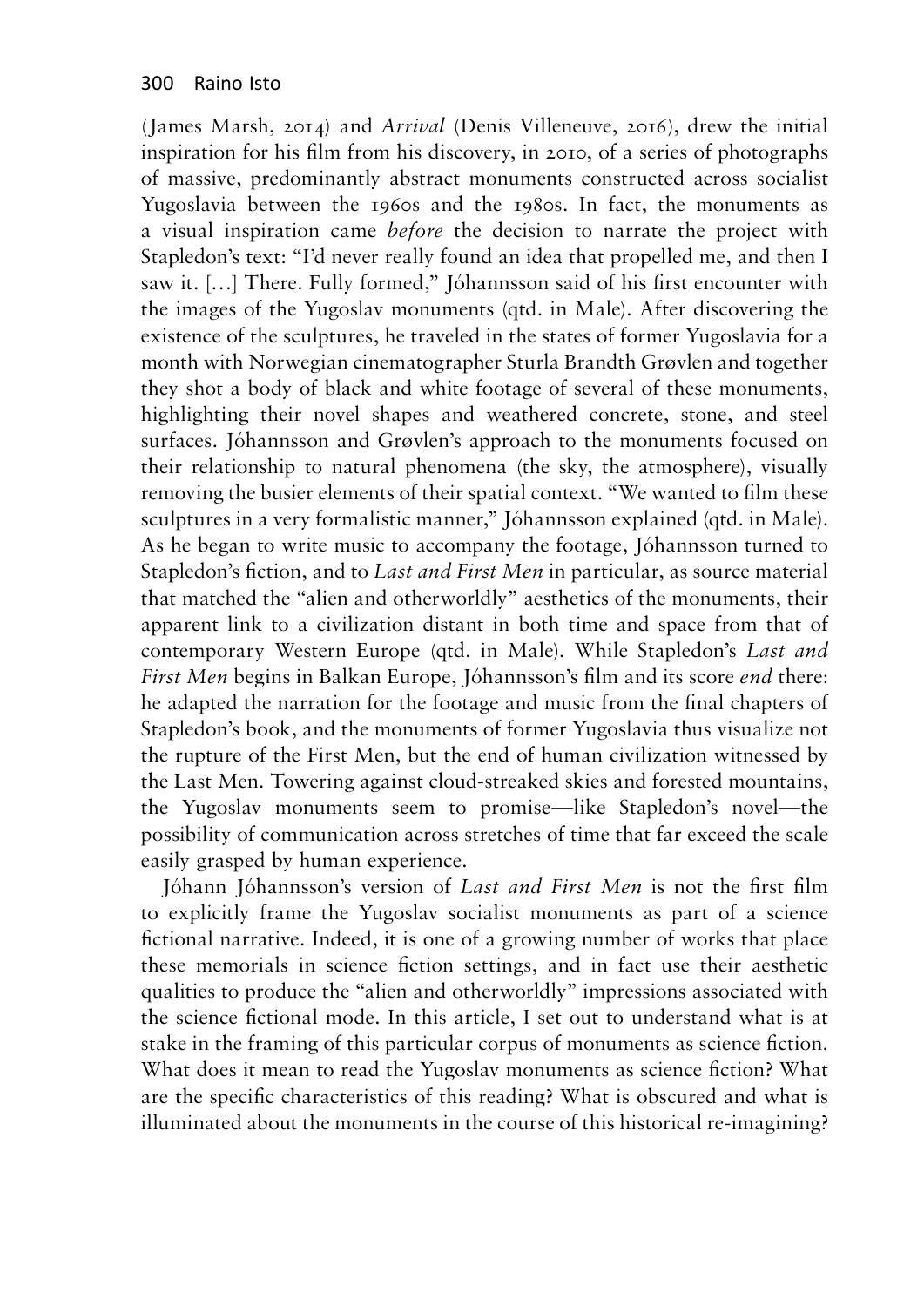I seek to answer these questions by analyzing how Yugoslav monuments I seek to answer these questions by analyzing how Yugoslav monuments are intertwined with representational modes of science fiction in two recent are intertwined with representational modes of science fiction in two recent independent films: *Sankofa* (Kaleb Wentzel-Fisher, 2015), and A *Second World* independent films: *Sankofa* (Kaleb Wentzel-Fisher, 2015), and *A Second World* (Ruben Woodin-Dechamps and Oscar Hudson, 2016). Like Johannsson, the (Ruben Woodin-Dechamps and Oscar Hudson, 2016). Like Jóhannsson, the directors of these two films were inspired by photographs of the Yugoslav monuments. Both films are the work of filmmakers based in Western Europe monuments. Both films are the work of filmmakers based in Western Europe who traveled to the region to film these sculptures, later using this footage who traveled to the region to film these sculptures, later using this footage to produce films that imagine these memorials as the mysterious cipher for <sup>a</sup> to produce films that imagine these memorials as the mysterious cipher for a lost past, or another world. They are, so far, the only two films to present the lost past, or another world. They are, so far, the only two films to present the<br>Yugoslav monuments in the context of science fiction. (Given Jóhannsson's untimely death, *Last and First Men* has been performed only a few times, as untimely death, *Last and First Men* has been performed only a few times, as an orchestral piece accompanied by video. It has not yet seen finalized release an orchestral piece accompanied by video. It has not yet seen finalized release as <sup>a</sup> film, although it was intended to eventually be released as such.) However, as a film, although it was intended to eventually be released as such.) However, they are part of an expanding body of visual culture—including music videos they are part of an expanding body of visual culture—including music videos and album cover art—that treat Yugoslavia's socialist monuments as if they and album cover art—that treat Yugoslavia's socialist monuments as if they belong to a remote reality.1 belong to a remote reality.**<sup>1</sup>**

*Sankofa* and A *Second World* approach the monuments from two distinct *Sankofa* and *A Second World* approach the monuments from two distinct perspectives: in the former, the monuments serve as indexes of the remoteness perspectives: in the former, the monuments serve as indexes of the remoteness<br>of memory in a post-apocalyptic setting, while in the latter the monuments represent the alternate possibilities of an alien utopia. Both films demonstrate represent the alternate possibilities of an alien utopia. Both films demonstrate the power that science fiction possesses to redirect our attention to margin-the power that science fiction possesses to redirect our attention to marginalized histories as alternatives to hegemonic narratives. But they also evidence alized histories as alternatives to hegemonic narratives. But they also evidence the ways that science fiction can reify (neo-) colonial imaginaries that relegate the ways that science fiction can reify (neo-) colonial imaginaries that relegate certain geographies to other times and obscure how those geographies relate to global networks of political power. In fact, both of these films certain geographies to other times and obscure how those geographies relate to global networks of political power. In fact, both of these films are structured around a more contemporary (and differently geopolitically are structured around a more contemporary (and differently geopolitically inflected) version of what scholar John Rieder calls "the colonial gaze" in inflected) version of what scholar John Rieder calls "the colonial gaze" in science fiction. Rieder argues that the emergence of science fiction as a literary science fiction. Rieder argues that the emergence of science fiction as a literary mode was related—through tropes such as the imaginary voyage, the quest mode was related—through tropes such as the imaginary voyage, the quest for lost civilizations, and the apocalyptic catastrophe—to a set of ideologies for lost civilizations, and the apocalyptic catastrophe—to a set of ideologies<br>and conflicts underlying colonialism. Rieder proposes the existence of what he terms "the colonial gaze," <sup>a</sup> configuring relationship that "distributes he terms "the colonial gaze," a configuring relationship that "distributes knowledge and power to the one who looks, while denying or minimizing access to power for its object, the one looked at" (7). This relationship of knowledge and power to the one who looks, while denying or minimizing access to power for its object, the one looked at" (7). This relationship of distributed power is connected to empire, and specifically to the advances in distributed power is connected to empire, and specifically to the advances in science that accompanied anthropological interest in colonial populations as science that accompanied anthropological interest in colonial populations as examples of primitive otherness (Rieder  $4-\frac{2}{5}$ ; cf. Kerslake 8-24). The stakes of examples of primitive otherness (Rieder  $4-5$ ; cf. Kerslake 8–24). The stakes of power and control at play in this relationship are particularly visible in science fiction's sustained interest in displacement in history, which is in turn linked fiction's sustained interest in displacement in history, which is in turn linked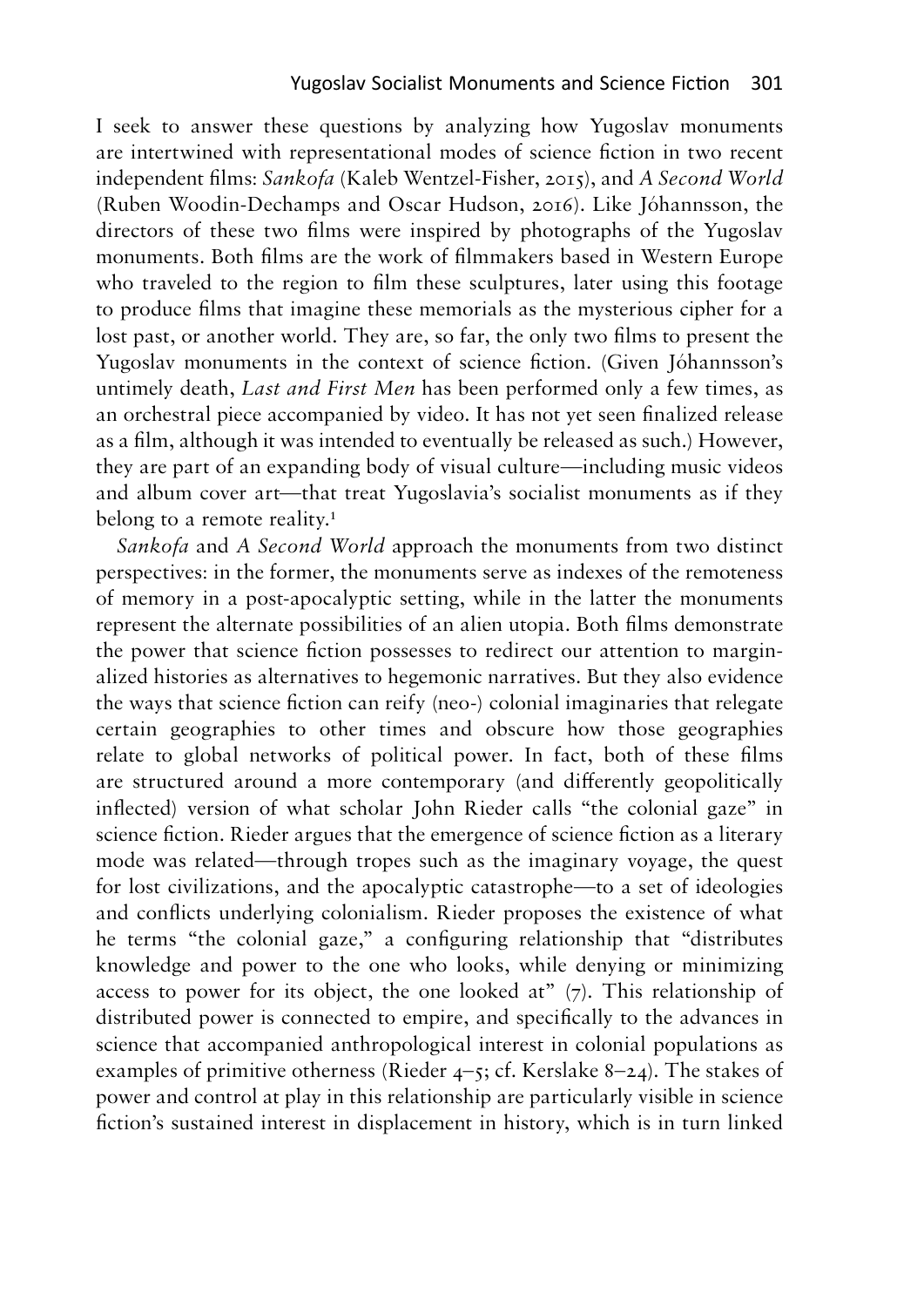with the relegation of the anthropological "other" to a different time, what anthropologist Johannes Fabian calls the "denial of coevalness" (31).

Science fiction is not necessarily always complicit in *sustaining* the distribution of power put in place by the colonial gaze; rather, as Rieder puts it, "science fiction exposes something that colonialism imposes" (15). *Sankofa* and *A Second World* both reveal and participate in a variation of this distribution of vision and knowledge, in different ways. In both cases, their inflection of the colonial gaze relates to the location of the monuments themselves, in the Balkans. As Andrew Hammond shows, nineteenth-century depictions of Eastern Europe, and of the Balkans in particular, treated the region as a wild zone, a dangerous landscape inhabited by frequently savage peoples. Western European writing often framed the Balkans as the source of ancient evils bent on destroying Western civilization—Transylvania as the harshly mountainous homeland of Bram Stoker's *Dracula* (1897), for instance (Hammond 36–37). In the early twentieth century, historian Maria Todorova argues, the Balkans became associated both with the breakup of "large and viable political units" and with "a reversion to the tribal, the backward, the primitive, [and] the barbarian" (453). Located at the edges of the crumbling Austro-Hungarian and Ottoman Empires, the Balkans became a kind of geographical signifier for liminality and marginality *par excellence*. By the close of the twentieth century, discourses surrounding the violent dissolution of Yugoslavia both perpetuated these associations and transformed them: the Balkans became a kind of dangerous "other" *within* Europe, representing the possibility of the failure and breakdown of Western society (Bjelić 9–10). The evolution of discourses about the Balkans has, in many ways, produced the region as a particularly suitable setting for science fictional narratives. While neither *Sankofa* nor *A Second World* actively perpetuates the worst aspects of these imaginative frameworks, they both receive the region as one characterized by a mysterious otherness, distant and yet familiar, and fraught with the potential for collapse and oblivion.

#### **Monuments, Memes, Utopia, and Ruins**

The monuments built in postwar Yugoslavia emerged into global popular culture linked to a science fictional narrative of displacement in time. In 2011, a gallery of images began circulating on the internet with the accompanying title "25 abandoned Yugoslavia monuments that look like they're from the future."**<sup>2</sup>** The collection of photos was initially inaccurately identified as documenting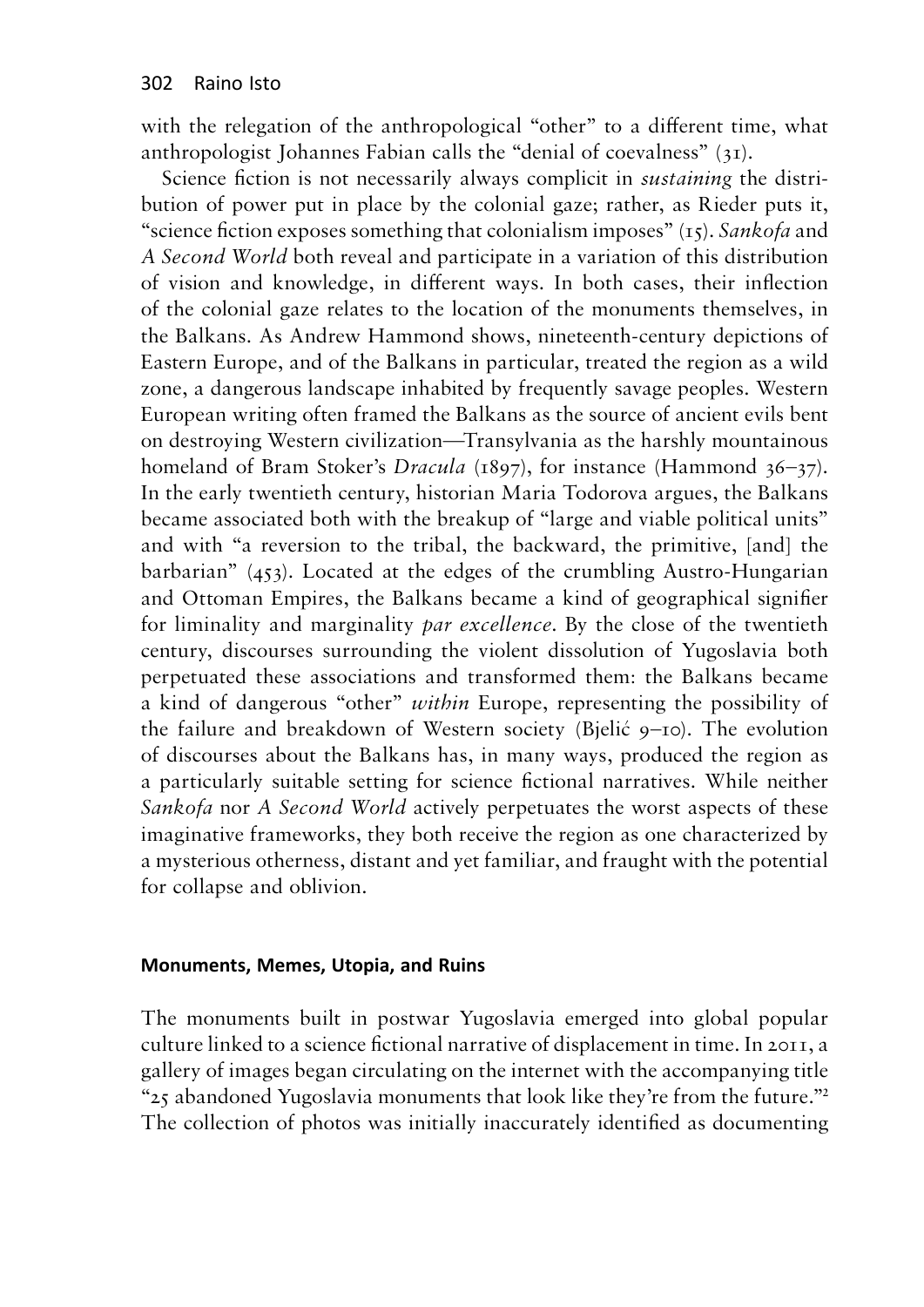

Figure 1. Jan Kempenaers, *Spomenik #6 (Kozara),* 2007. Image courtesy of the artist.

"Soviet" monuments, but the title of the article was later changed (Džuverović 9). The photographs that accompanied the article were taken from the 2010 9). The photographs that accompanied the article were taken from the 2010 photobook *Spomenik* #1–26: *The Monuments of Former Yugoslavia*, the work of a Belgian photographer named Jan Kempenaers (Figure 1).<sup>3</sup> work of a Belgian photographer named Jan Kempenaers (Figure 1).<sup>3</sup>

It was Kempenaers's photographs that first inspired Johann Johannsson to It was Kempenaers's photographs that first inspired Jóhann Jóhannsson to travel to Southeastern Europe to film the monuments, and they were likewise the medium through which Kaleb Wentzel-Fisher (director of *Sankofa),* and travel to Southeastern Europe to film the monuments, and they were likewise<br>the medium through which Kaleb Wentzel-Fisher (director of *Sankofa*), and<br>Ruben Woodin-Dechamps and Oscar Hudson (directors of *A Second World*) first discovered the sculptures. Kempenaers framed the monuments against abandoned, sometimes misty landscapes, and they did indeed appear as if first discovered the sculptures. Kempenaers framed the monuments against abandoned, sometimes misty landscapes, and they did indeed appear as if they were lost in time. Marked with graffiti and often surrounded by dense they were lost in time. Marked with graffiti and often surrounded by dense foliage, with no human visitors in sight, the monuments appeared completely foliage, with no human visitors in sight, the monuments appeared completely forgotten. In June 2013, an article appeared in *The Guardian* with <sup>a</sup> headline forgotten. In June 2013, an article appeared in *The Guardian* with a headline stating that the monuments "look like alien art." The article described the stating that the monuments "look like alien art." The article described the sculptures as looking like "alien landings, crop circles or Pink Floyd album Figure 1. Jan Kempenaers, *Spomenik #6 (Kozara), 2007.* Image courtesy of the artist.<br>
"Soviet" monuments, but the title of the article was later changed (Džuverović<br>
9). The photographs that accompanied the article were t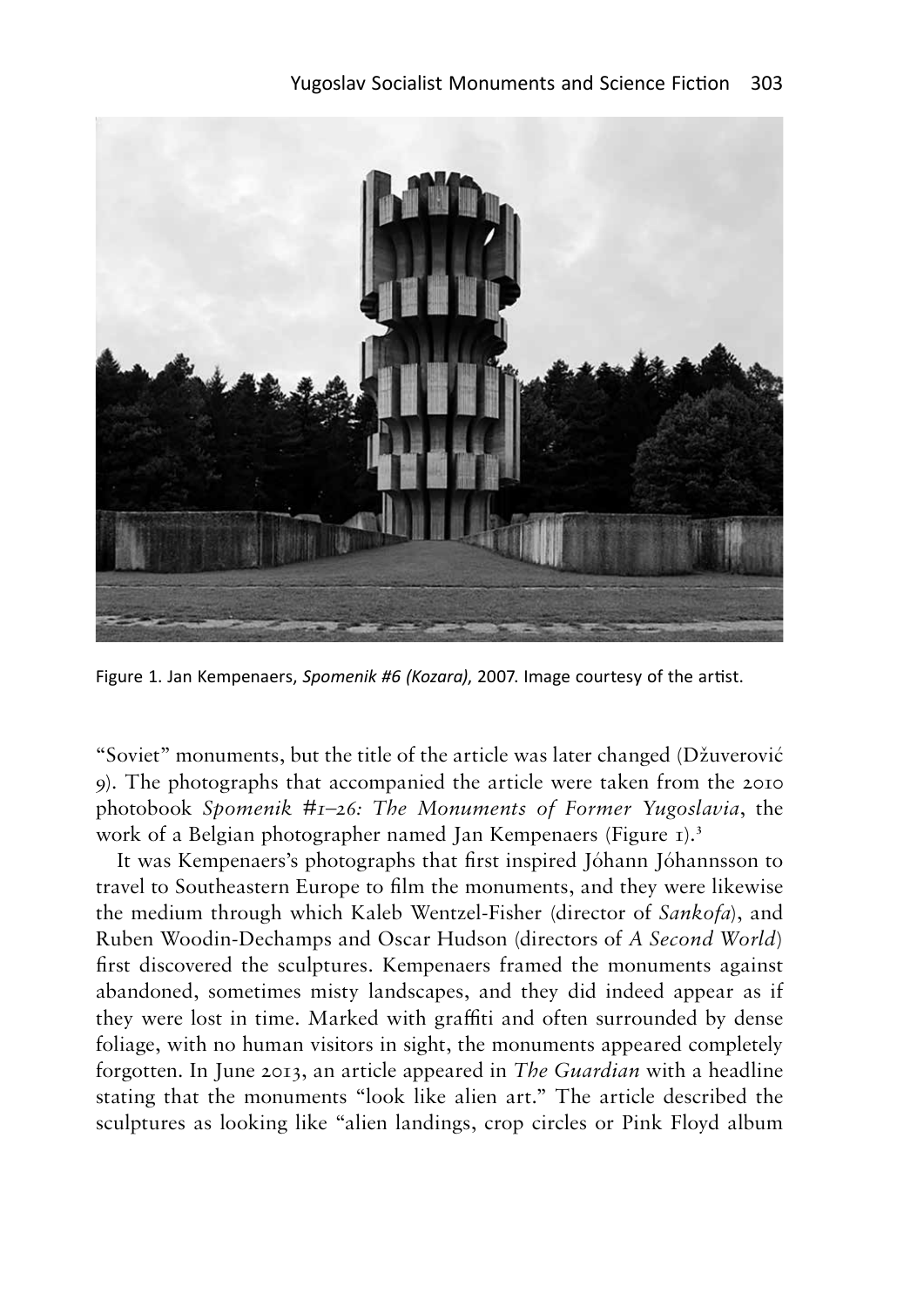covers" (Surtrees). The title of Kempenaers's book, *Spomenik* (the Bosnian-covers" (Surtrees). The title of Kempenaers's book, *Spomenik* (the Bosnian-Serbo-Croatian and Macedonian word for 'monument') quickly became the Serbo-Croatian and Macedonian word for 'monument') quickly became the appellation used to describe these modernist monuments in English-language media. As architectural critic Owen Hatherley writes, the spomeniks became media. As architectural critic Owen Hatherley writes, the spomeniks became "a successful brand," and their meme-ification as "concrete clickbait" tended "a successful brand," and their meme-ification as "concrete clickbait" tended to link the structures to an imagined narrative of future oblivion. to link the structures to an imagined narrative of future oblivion.

Commemorative monuments occupy a curious middle position between Commemorative monuments occupy a curious middle position between architecture and sculpture, and thus any discussion of monuments in science-architecture and sculpture, and thus any discussion of monuments in sciencefictional contexts demands a brief consideration of how architecture relates fictional contexts demands a brief consideration of how architecture relates<br>to science fiction more broadly. As Nic Clear suggests, science fiction and architecture are most frequently thought of together in the context of architecture are most frequently thought of together in the context of utopian projects to remake urban space in conjunction with transformative changes in technology. From the interwar avant-gardes to various post-war utopian projects to remake urban space in conjunction with transformative changes in technology. From the interwar avant-gardes to various post-war experimentations, utopian architectural projects have—like utopian science experimentations, utopian architectural projects have—like utopian science fiction—sought to envision new ways of inhabiting modern (and postmodern) fiction—sought to envision new ways of inhabiting modern (and postmodern) environments (Fortin 30-33 and Clear 277-278). In recent decades, however, environments (Fortin 30–33 and Clear 277–278). In recent decades, however, some architectural visions have adopted a sleek aesthetic and fetish for some architectural visions have adopted a sleek aesthetic and fetish for progress that mirrors certain science fictional aesthetics, but lacks the critical edge of much science fiction (Clear 286). The relationship between accelerated progress that mirrors certain science fictional aesthetics, but lacks the critical<br>edge of much science fiction (Clear 286). The relationship between accelerated<br>technology and utopian thinking, however, is less apparent i commemorative monuments than it is with other kinds of architecture. commemorative monuments than it is with other kinds of architecture. Indeed, if the spomeniks<sup>4</sup> were utopian (Videkanić 35), they were utopian in a slightly different way: they represented not so much (or not only) a dynamic slightly different way: they represented not so much (or not only) a dynamic and ideal future, as a mystifying recent past that opened up possible futures and ideal future, as a mystifying recent past that opened up possible futures without concretely attempting to enact them spatially. without concretely attempting to enact them spatially.

It is perhaps slightly more helpful to consider the ways that commemo-It is perhaps slightly more helpful to consider the ways that commemorative monuments figure in science fiction literature and film, rather than rative monuments figure in science fiction literature and film, rather than the connections between science fiction and avant-garde visions for lived environments. Although they appear with less frequency than other kinds environments. Although they appear with less frequency than other kinds of iconic "artifacts" that contribute to the transference of information across of iconic "artifacts" that contribute to the transference of information across<br>time and space in science fiction (Wolfe 52), monuments nonetheless surface at certain key moments in the history of the genre. They often pose questions at certain key moments in the history of the genre. They often pose questions<br>about the shape of history itself, presenting the protagonists of science fiction stories with models of causality ranging from the linear to the cyclical and even stories with models of causality ranging from the linear to the cyclical and even the inverted (Isto  $493-494$ ,  $496-497$ ,  $498-499$ ). It is, for example, the ominous White Sphinx that first greets H. G. Wells's time traveler in the distant future, White Sphinx that first greets H. G. Wells's time traveler in the distant future, posing anew the riddle of humanity. John Taine's novel *The Time Stream* (1946) posing anew the riddle of humanity. John Taine's novel *The Time Stream* (1946) begins when its protagonists travel back through time to the vast "desert of the begins when its protagonists travel back through time to the vast "desert of the monuments," and the monumental sculptural reliefs of a colossal ancient city monuments," and the monumental sculptural reliefs of a colossal ancient city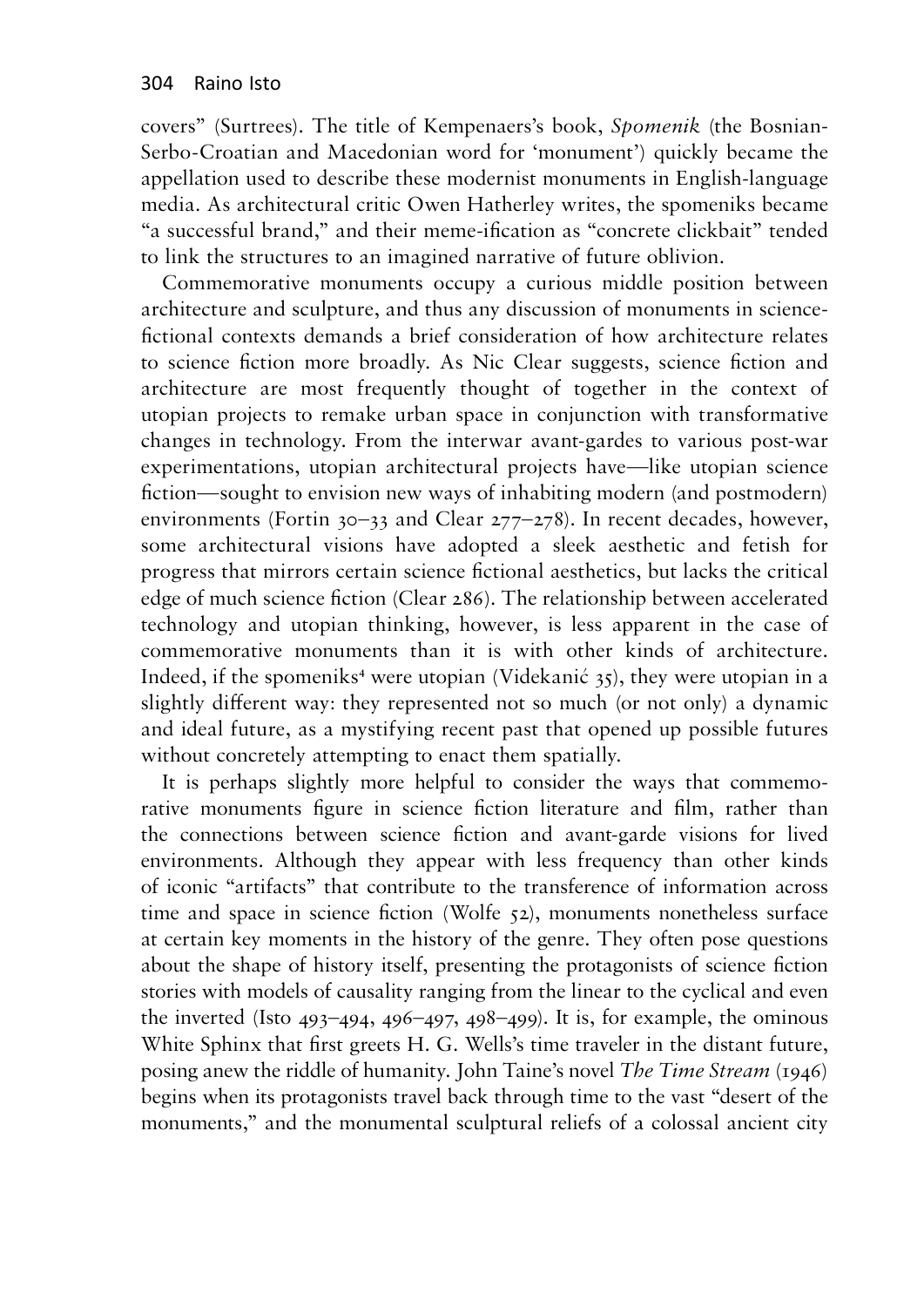narrate the rise and fall of the alien Old Ones in Lovecraft's *At the Mountains* narrate the rise and fall of the alien Old Ones in Lovecraft's *At the Mountains ofMadness* (1936). The inscrutable black monolith sets in motion humankind's *of Madness* (1936)*.* The inscrutable black monolith sets in motion humankind's evolution in Clarke and Kubrick's *2001:* A *Space Odyssey* (1968). In Dan evolution in Clarke and Kubrick's *2001: A Space Odyssey* (1968)*.* In Dan Simmons's *Hyperion Cantos* (1989-1997), the six Time Tombs move backwards Simmons's *Hyperion Cantos* (1989–1997), the six Time Tombs move backwards through time, setting in motion a catastrophic conflict. In these and other through time, setting in motion a catastrophic conflict. In these and other examples, the monument participates not in the projection of an ideal future examples, the monument participates not in the projection of an ideal future<br>(as in much utopian architecture), but rather in making explicit the difficulties of representing relationships between past, present, and future (Isto 496-497, of representing relationships between past, present, and future (Isto 496–497, 501-502). The explicitly symbolic character of monuments, and their link to 501–502). The explicitly symbolic character of monuments, and their link to memory, places them in a different discourse than that of cities of the future.

Given this relationship to memory, it is unsurprising that the spomeniks have also been framed as ruins. Images of the monuments, first made by Kempenaers and then others, were an early entry in a continually growing body of photography focused on the built heritage of former socialist countries, much of photography focused on the built heritage of former socialist countries, much of which seems to occupy a visual territory parallel to so-called 'ruin porn' of which seems to occupy a visual territory parallel to so-called 'ruin porn'<br>(Rann; cf. Kulić). The category of ruin porn developed first as a way to describe and critically delineate <sup>a</sup> body of work focused on the "aesthetic objectifi-and critically delineate a body of work focused on the "aesthetic objectification" of former industrial spaces, especially the urban landscape of Detroit, cation" of former industrial spaces, especially the urban landscape of Detroit, Michigan (Strangleman 25). Images of abandoned and crumbling factories, Michigan (Strangleman 25). Images of abandoned and crumbling factories, walls covered in graffiti or vines, with paint peeling and ceilings caving in, seemed to shift such spaces of production outside of history, severing their seemed to shift such spaces of production outside of history, severing their<br>linkage to specific places or communities. Recent photography of architecture and public sculpture in the former Eastern Europe—whether it focuses on and public sculpture in the former Eastern Europe—whether it focuses on Yugoslav monuments (Kempenaers), bus stop architecture across the former<br>Soviet Union (Herwig), or Soviet Brutalism (Chaubin)—often follows a similar<br>paradigm. Although these photographs ostensibly act as documentation, th Soviet Union (Herwig), or Soviet Brutalism (Chaubin)—often follows <sup>a</sup> similar paradigm. Although these photographs ostensibly act as documentation, they play perhaps their most important role as vehicles of an aestheticization that is play perhaps their most important role as vehicles of an aestheticization that is closely tied to "post-apocalyptic discourse" (Arnold 331). closely tied to "post-apocalyptic discourse" (Arnold 331). Given this relationship to memory, it is unsurprising that the spomeniks have also been framed as ruins. Images of the monuments, first made by Kempenaers and then others, were an early entry in a continually growing body

The post-apocalyptic quality of ruin porn images also makes them The post-apocalyptic quality of ruin porn images also makes them appealing as <sup>a</sup> component of "dark tourism"—tourism focused on sites of disaster or death (Arnold 336, cf. Lennon and Foley). Indeed, tourism has appealing as a component of "dark tourism"—tourism focused on sites of disaster or death (Arnold 336, cf. Lennon and Foley). Indeed, tourism has been importantly intertwined with the spread of the spomeniks as a brand, although this tourism is only sometimes focused on the relationship between<br>the monuments and death. At other times the appeal of the spomeniks has<br>simply added to the already established appeal of the Balkans as a zone of the monuments and death. At other times the appeal of the spomeniks has simply added to the already established appeal of the Balkans as a zone of sublime natural beauty, exotic culture, and implied danger, and the popularity of the spomeniks becomes linked to a touristic imaginary that revels in the of the spomeniks becomes linked to a touristic imaginary that revels in the<br>post-Cold War accessibility of these sites to global travelers, creating a kind of "new Orientalism" (Kulic). Photos of the monuments now regularly appear of "new Orientalism" (Kulić). Photos of the monuments now regularly appear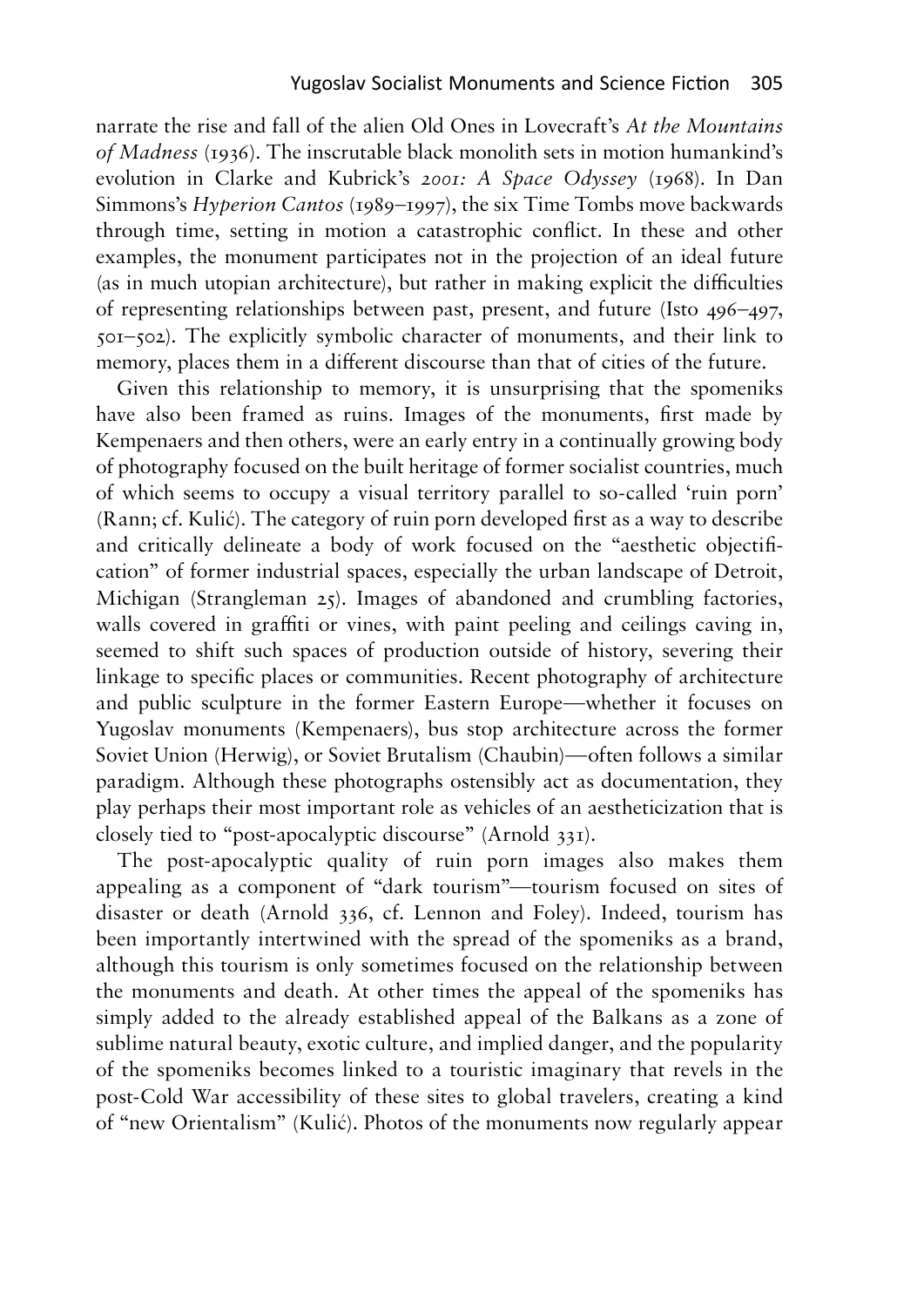on travel blogs, and the recent publication *Spomenik Monument Database*  both lays out brief histories for an impressive number of the monuments and includes a map of their locations with GPS co-ordinates (Niebyl). This level of information about the monuments' locations was not yet available when either film was produced, however; images of monuments were available, but travel suggestions were not. The makers of both films explain that they tracked the monuments down primarily using the information from Kempenaers's book (which gives general site names for each monument). Wentzel-Fisher supplemented this information with a combination of Google maps and local road maps, while Woodin-Dechamps and Hudson relied on a translator to ask directions from locals.**<sup>5</sup>** Both films have been released, however, into a different context, in which the monuments have become more accessible, and more firmly associated with a touristic imaginary.

## **Yugoslav Socialist Monuments as History Yugoslav Socialist Monuments as History**

Before considering how the spomeniks are deployed in the two films upon Before considering how the spomeniks are deployed in the two films upon which this article focuses, we should understand how these sculptures and memorial complexes came to be made, what they commemorated, and why memorial complexes came to be made, what they commemorated, and why they look the way they do. These monuments were constructed in Yugoslavia they look the way they do. These monuments were constructed in Yugoslavia<br>during the postwar years, when the country was controlled by the Yugoslav Communist Party (led by Josip Broz Tito, who had also commanded the Communist Party (led by Josip Broz Tito, who had also commanded the Yugoslav Partisans during the war). The majority of these monuments were Yugoslav Partisans during the war). The majority of these monuments were<br>officially dedicated to the People's Liberation War (the terminology used to describe the Partisan resistance<sup>6</sup> against fascist forces and their collaborators during the Second World War), and to the Yugoslav socialist revolution during the Second World War), and to the Yugoslav socialist revolution (Horvatincic 105). While the narrative of the Partisan struggle was important (Horvatinčić 105). While the narrative of the Partisan struggle was important for legitimizing postwar communist parties and regimes across the former Eastern Europe (Judt 41), the character of Partisan guerilla warfare was also important. In countries like Yugoslavia, Partisan warfare was often <sup>a</sup> decentralized struggle that ranged across remote territory. Battles were fought decentralized struggle that ranged across remote territory. Battles were fought on cliffs and in small mountain villages, and the commemorative landscape that grew up after the war followed this geographic distribution, creating that grew up after the war followed this geographic distribution, creating monuments in areas well outside of the urban centers of postwar Yugoslavia. monuments in areas well outside of the urban centers of postwar Yugoslavia. Sited as they were predominantly in rural or peripheral zones, the monuments Sited as they were predominantly in rural or peripheral zones, the monuments served—as art historian Bojana Pejic notes—to "suggest [that] revolution served—as art historian Bojana Pejić notes—to "suggest [that] revolution [was] a natural process" by establishing the natural surroundings of memorials as one of their most striking visual and conceptual elements (13). as one of their most striking visual and conceptual elements (13).for legitimizing postwar communist parties and regimes across the former Eastern Europe (Judt 41), the character of Partisan guerilla warfare was also important. In countries like Yugoslavia, Partisan warfare was often a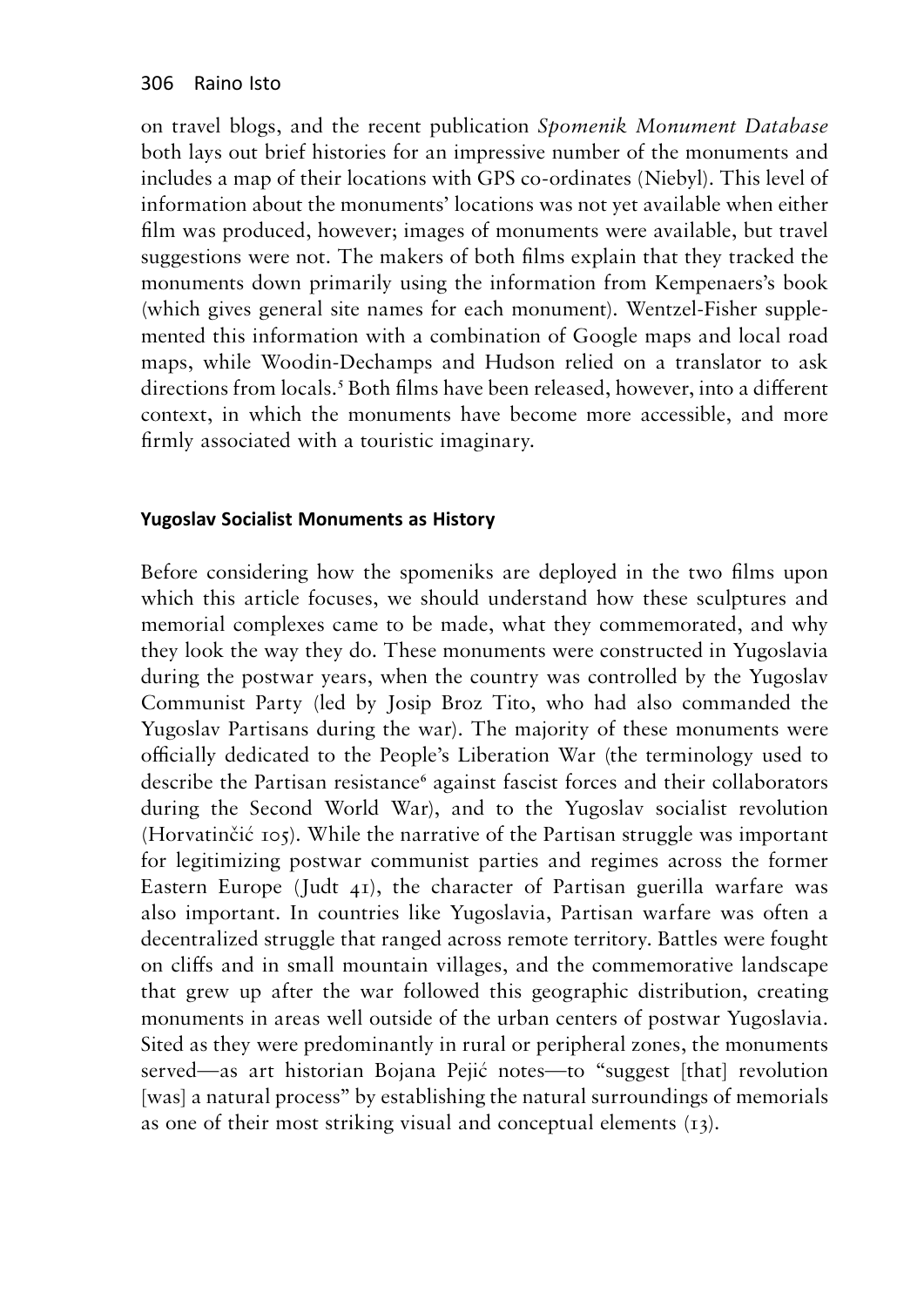The iconic stylistically modernist monuments (including the ones that The iconic stylistically modernist monuments (including the ones that Kempenaers photographed) produced in the country date to the period often referred to as "late socialism"—a period usually considered to span the 1960s referred to as "late socialism"—a period usually considered to span the 1960s<br>to the 1980s, during which many socialist nations broke with the Soviet Union, and non-alignment emerged as a viable position in the global Cold Union, and non-alignment emerged as a viable position in the global Cold War (Erjavec 3). Yugoslavia had broken its ties with the USSR in 1948, and War (Erjavec 3). Yugoslavia had broken its ties with the USSR in 1948, and the construction of monuments in a variety of hybrid modernist modes including biomorphic abstraction, Cubo-Futurism, and Surrealism—served including biomorphic abstraction, Cubo-Futurism, and Surrealism—served<br>to visually separate Yugoslav commemorative art from Socialist Realist modes associated with the Soviet sphere (Videkanic 97-98). Developments modes associated with the Soviet sphere (Videkanić 97–98). Developments in urbanism as well as in neo-avant-garde art practices influenced the spatial in urbanism as well as in neo-avant-garde art practices influenced the spatial and formal aspects of monumental sculpture, and many of the memorials and formal aspects of monumental sculpture, and many of the memorials sought to mediate between a deep or long construction of historic time and the radical changes taking place in Yugoslav society in the present (Kulic and the radical changes taking place in Yugoslav society in the present (Kulić and Mrduljas 216-228). In keeping with the Yugoslavian move towards decentrali-Mrduljaš 216–228). In keeping with the Yugoslavian move towards decentralization that accompanied the implementation of self-management socialism, zation that accompanied the implementation of self-management socialism, many of the monuments were commissioned and their realization overseen by local committees, and often the artists employed to create them were given significant freedom to experiment formally and symbolically (Grimmer and many of the monuments were commissioned and their realization overseen by<br>local committees, and often the artists employed to create them were given<br>significant freedom to experiment formally and symbolically (Grimmer and<br> was diverse: Bogdan Bodanović worked primarily in stone and incorporated was diverse: Bogdan Bodanović worked primarily in stone and incorporated<br>Surrealist references to various mystical traditions; Miodrag Živković treated figures and landscape elements with <sup>a</sup> Cubo-Futurist sensibility; and Dusan figures and landscape elements with a Cubo-Futurist sensibility; and Dušan Dzamonja created nonrepresentational but symbolically suggestive forms, to Džamonja created nonrepresentational but symbolically suggestive forms, to name just a few examples. name just a few examples.

Since the end of socialism and the violence that took place duringYugoslavia's Since the end of socialism and the violence that took place during Yugoslavia's break-up, the monuments have often fallen victim to iconoclastic gestures<br>motivated by rejection of the socialist past as totalitarian and by the new<br>politics of nationalism amongst the emergent states of the former Yugosl motivated by rejection of the socialist past as totalitarian and by the new politics of nationalism amongst the emergent states of the former Yugoslavia (Kirn  $254-258$ ). Thus, the "ruined" status of the monuments in contemporary culture functions as a dual index of the collapse of the historical project of global socialism and of the violence in the Balkans at the close culture functions as a dual index of the collapse of the historical project of global socialism and of the violence in the Balkans at the close of the century. These historical events can of course be encountered vicariously and touristically in a number of ways. However, the framework of science fiction potentially allows these histories—materialized in the monuments—to be transposed out of the flow of time and causality. From this position, they can either challenge narratives of Western progress (such as the ascendancy of neoliberal capitalism after the end of the Cold War), or else be completely commodified as obsolete signs of a lost utopia. Both possibilities are evident, in century. These historical events can of course be encountered vicariously<br>and touristically in a number of ways. However, the framework of science<br>fiction potentially allows these histories—materialized in the monuments—to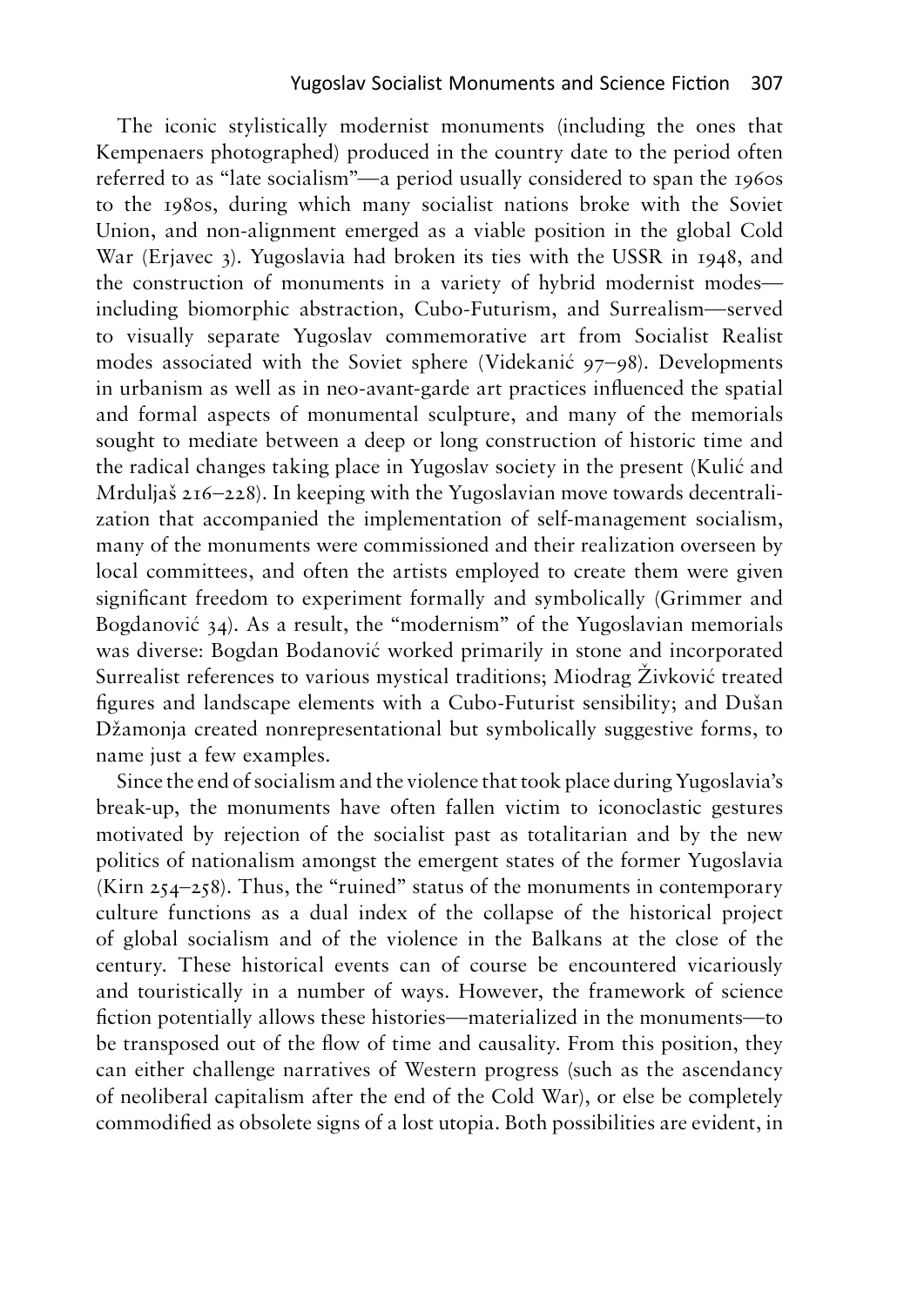different ways, in the two films discussed below, and the ways the monuments are represented in these films indicates their richness as symbols for the conflicted status of utopian visions and the continuity of cultural memory in the historical present.

## *Sankofa:* **The Monument and the Post-Apocalyptic Archive** *Sankofa:* **The Monument and the Post-Apocalyptic Archive**

The film *Sankofa* presents a typical narrative of post-apocalyptic interstellar The film *Sankofa* presents a typical narrative of post-apocalyptic interstellar recolonization gone awry. The entire film takes place within the confines recolonization gone awry. The entire film takes place within the confines of a single shuttlecraft. The film begins when Sally, the sole occupant of the craft, is awoken from cryo-stasis by the ship's computer, in response to the craft, is awoken from cryo-stasis by the ship's computer, in response to the discovery of a piece of cargo brought onboard by a maintenance drone. As Sally recovers from the memory loss she has suffered during cryo-sleep, and begins to examine the contents of the cargo container, she learns more about the purpose of her ship and its mission. In the wake of an unspecified apocalyptic disaster—the film suggests that it is an environmental calamity apocalyptic disaster—the film suggests that it is an environmental calamity brought about by human actions—many residents of Earth were placed on brought about by human actions—many residents of Earth were placed on<br>ships headed for Titan. As part of this partial evacuation of the planet (many were left behind to die in the approaching disaster), an archive of Earth was were left behind to die in the approaching disaster), an archive of Earth was created, an amorphous collection of documentation intended to preserve humanity's legacy as it established civilization on <sup>a</sup> new world. En route, created, an amorphous collection of documentation intended to preserve humanity's legacy as it established civilization on a new world. En route, however, many of the ships were destroyed, including the ships carrying however, many of the ships were destroyed, including the ships carrying with them the archival materials. The cargo brought on board—the personal with them the archival materials. The cargo brought on board—the personal effects of a biotechnician named Gena Simon—is from one of these doomed ships. When the survivors reached Titan, they discovered that, like Sally, they ships. When the survivors reached Titan, they discovered that, like Sally, they suffered from permanent memory loss caused by their cryo-stasis technology. suffered from permanent memory loss caused by their cryo-stasis technology. Unable to remember their past, and having lost the archive that they gathered, Unable to remember their past, and having lost the archive that they gathered, they decided to send a ship back to gather as much information as possible they decided to send a ship back to gather as much information as possible about the Earth. The lone crewmember, Sally, has been implanted with <sup>a</sup> about the Earth. The lone crewmember, Sally, has been implanted with a device that allows her to transmit sensory inputs she experiences back to Titan—she is <sup>a</sup> living recording device that now represents humanity's only device that allows her to transmit sensory inputs she experiences back to Titan—she is a living recording device that now represents humanity's only possible link to its history. possible link to its history. As Sally recovers from the memory loss she has suffered during cryo-sleep,<br>and begins to examine the contents of the cargo container, she learns more<br>about the purpose of her ship and its mission. In the wake of an unspeci

The cargo container belonging to Gena Simon contains an array of items, including a collection of recording devices, film reels, and mini-DV cassettes. These devices and their contents belonged to Gena's partner, a filmmaker named Jim Wilson (played by director Kaleb Wentzel-Fisher) who worked for the archiving branch of Earth Abroad (EA), the company overseeing Earth's evacuation and the colonization on Titan. *Sankofa* follows Sally's Earth's evacuation and the colonization on Titan. *Sankofa* follows Sally's The cargo container belonging to Gena Simon contains an array of items,<br>including a collection of recording devices, film reels, and mini-DV cassettes.<br>These devices and their contents belonged to Gena's partner, a filmmak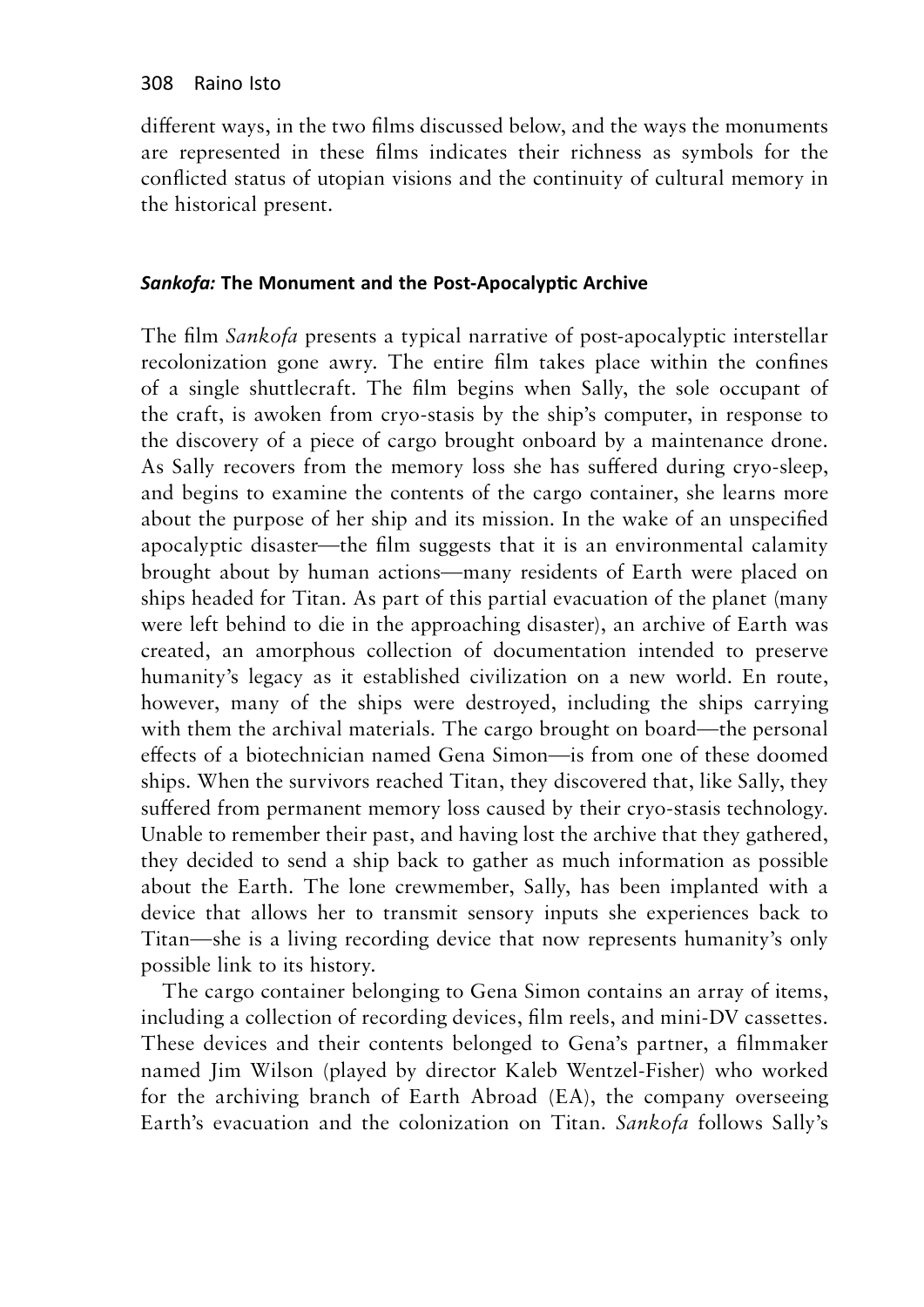

Figure 2. Kaleb Wentzel-Fisher, still from *Sankofa,* 2015. Image courtesy of the director. Figure 2. Kaleb Wentzel-Fisher, still from *Sankofa*, 2015. Image courtesy of the director.



Figure 3. Kaleb Wentzel-Fisher, still from *Sankofa,* 2015. Image courtesy of the director. Figure 3. Kaleb Wentzel-Fisher, still from *Sankofa*, 2015. Image courtesy of the director.

encounter with Wilson's recorded footage—in <sup>a</sup> sense, the archiving of an archive, since her visual and audio inputs are transferred to Titan. The encounter with Wilson's recorded footage—in a sense, the archiving of an archive, since her visual and audio inputs are transferred to Titan. The bulk of Wilson's archive, and the bulk of the flashback scenes that make up bulk of Wilson's archive, and the bulk of the flashback scenes that make up *Sankofa,* consist of <sup>a</sup> documentary that Wilson hoped would buy him passage *Sankofa*, consist of a documentary that Wilson hoped would buy him passage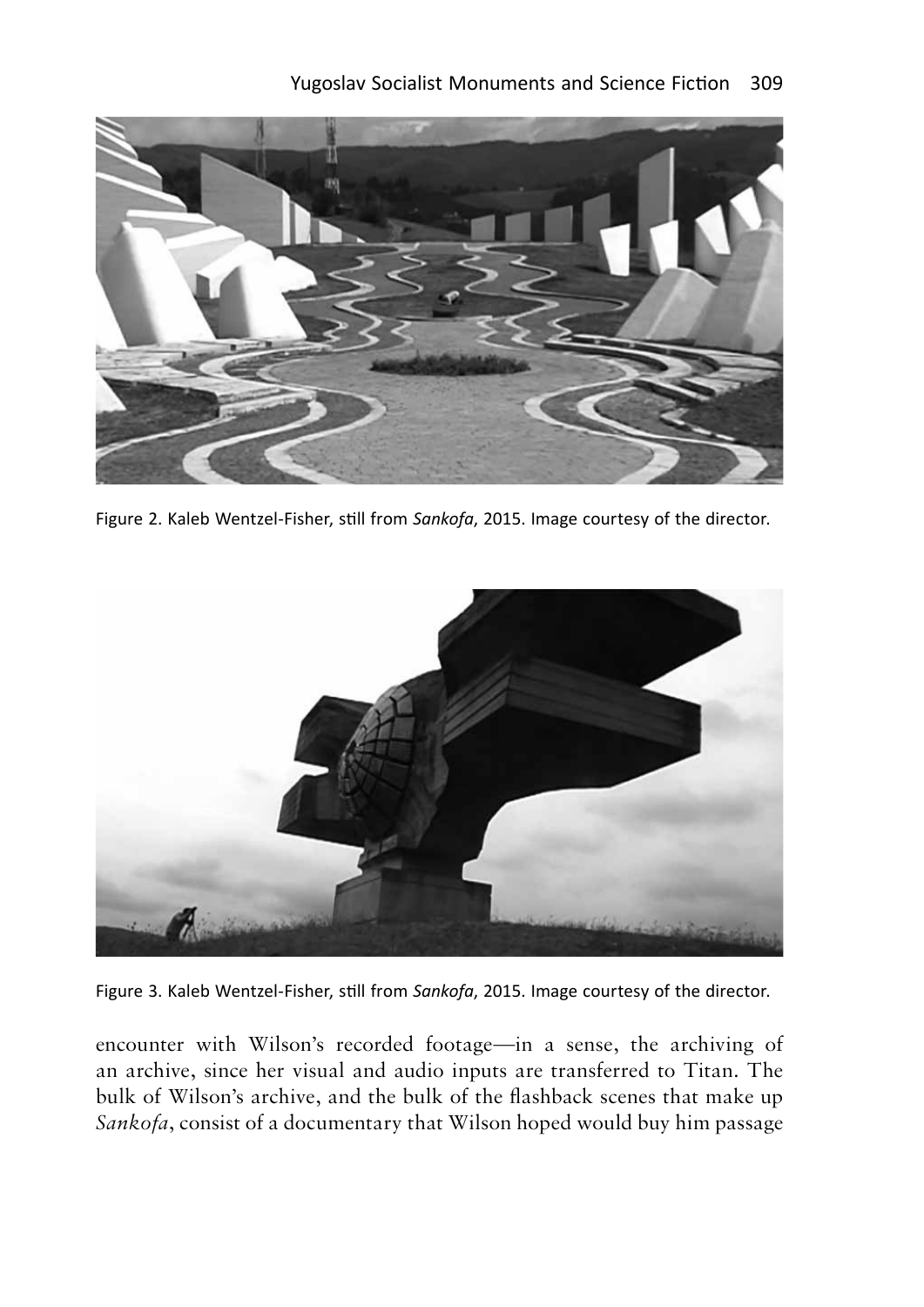on a ship off Earth. Over a collage of footage of EA headquarters and news on a ship off Earth. Over a collage of footage of EA headquarters and news clips of bee populations waning, Wilson explains, "I recently discovered clips of bee populations waning, Wilson explains, "I recently discovered these monuments, spomeniks. There's so little documentation about them; I these monuments, spomeniks. There's so little documentation about them; I<br>figured they'd be valuable to EA and the archive." He sets out on a journey across the former Yugoslavia to document an unspecified number of the across the former Yugoslavia to document an unspecified number of the monuments, and it is this journey—interspersed with other film projects that Wilson undertook—that Sally in turn follows as she makes her way through monuments, and it is this journey—interspersed with other film projects that Wilson undertook—that Sally in turn follows as she makes her way through his cassettes and film reels. his cassettes and film reels.

Despite Wilson's claim that there exists "little documentation" about the Despite Wilson's claim that there exists "little documentation" about the monuments, his own camera footage shows several publications outlining the most iconic spomeniks; in fact, Kempenaers's book appears in one of the most iconic spomeniks; in fact, Kempenaers's book appears in one of the shots, open to a page showing Dušan Džamonja's monument at Kozara, present-day Bosnia and Herzegovina. Wilson's trip unfolds less as <sup>a</sup> project of present-day Bosnia and Herzegovina. Wilson's trip unfolds less as a project of archival recovery than as a touristic itinerary of precisely the kind suggested archival recovery than as a touristic itinerary of precisely the kind suggested by so much of the documentation of these monuments in the popular media. by so much of the documentation of these monuments in the popular media. "Just three days into Bosnia and we found the first monument," Wilson's "Just three days into Bosnia and we found the first monument," Wilson's voice informs the viewer over a series of shots of sculptor Miodrag Zivkovic's voice informs the viewer over a series of shots of sculptor Miodrag Živković's monument in Tjentište—as if there were a specific corpus of the monuments already mapped out, which of course is precisely what many travel blogs have already mapped out, which of course is precisely what many travel blogs have<br>tried to facilitate. Furthermore, Wilson encounters the monuments primarily as if they played no role in contemporary society. Although the footage documents interactions with local residents, it is only close to the end of the film that their point of view on the monuments is seriously considered, and Wilson and his cameraman seem to come upon most of the monuments and Wilson and his cameraman seem to come upon most of the monuments without the mediation of the people living near the sites. without the mediation of the people living near the sites. as if they played no role in contemporary society. Although the footage documents interactions with local residents, it is only close to the end of the film that their point of view on the monuments is seriously considered,

Wilson's narrative—embedded within Sally's broader story—is built from Wilson's narrative—embedded within Sally's broader story—is built from director Kaleb Wentzel-Fisher's own experience in the region. He explains, director Kaleb Wentzel-Fisher's own experience in the region. He explains,

The idea for *Sankofa* really came to me while hunting down the Brutalist The idea for *Sankofa* really came to me while hunting down the Brutalist monuments in the former Yugoslavia. [...] I was so excited to capture the monuments in the former Yugoslavia. […] I was so excited to capture the monuments on film as I had only previously seen them in pictures. [...] We monuments on film as I had only previously seen them in pictures. […] We captured amazing footage of the spomeniks and the areas where they were captured amazing footage of the spomeniks and the areas where they were built, but without a specific treatment. We knew basically what each piece was built, but without a specific treatment. We knew basically what each piece was meant to do narratively, and what ideas we wanted to explore in each section, meant to do narratively, and what ideas we wanted to explore in each section, but the actual dialogue and the edits came after the fact. (qtd. in Van Hove) but the actual dialogue and the edits came after the fact. (qtd. in Van Hove)

This description of the filmmaking process for *Sankofa* reveals some of the This description of the filmmaking process for *Sankofa* reveals some of the unbalanced relationships of representation that are also visible in the film. It unbalanced relationships of representation that are also visible in the film. It suggests <sup>a</sup> direct and unmediated encounter with the monuments, when—as suggests a direct and unmediated encounter with the monuments, when—as numerous authors have argued—the entire region of the Balkans has long numerous authors have argued—the entire region of the Balkans has long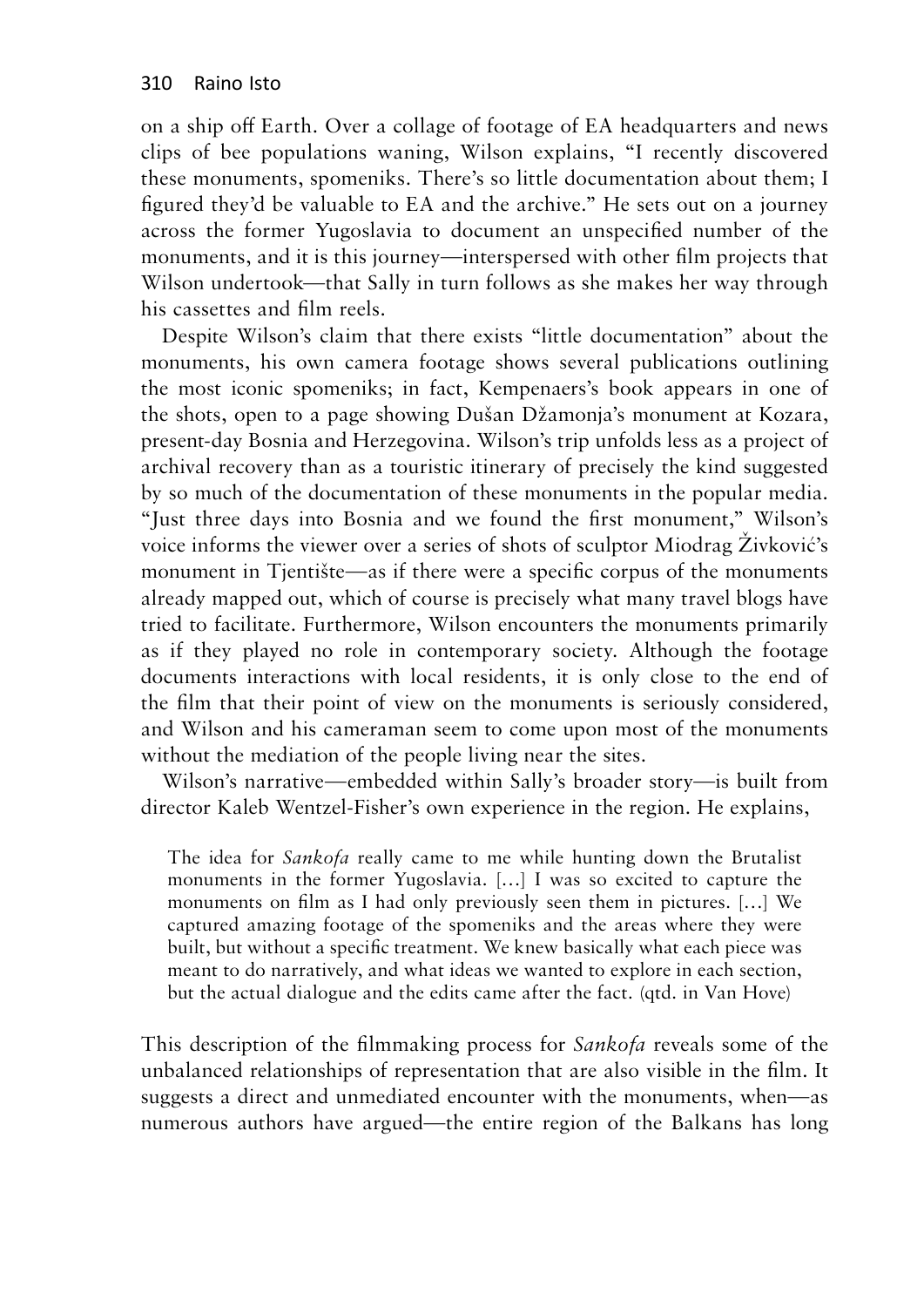been the subject of an "imaginative" or "literary colonization," as Vesna been the subject of an "imaginative" or "literary colonization," as Vesna Goldsworthy describes it (2). The spomeniks might well be considered <sup>a</sup> Goldsworthy describes it (2). The spomeniks might well be considered a continuation of this imaginative project (Kulic). continuation of this imaginative project (Kulić).

Wentzel-Fisher's commentary on the film's creation is reminiscent of what Wentzel-Fisher's commentary on the film's creation is reminiscent of what sociologist John Urry termed "the tourist gaze," one with an impulse for the sociologist John Urry termed "the tourist gaze," one with an impulse for the "extraordinary" (12). The tourist gaze is related to the category of science "extraordinary" (12). The tourist gaze is related to the category of science fiction's colonial gaze outlined by Rieder, although the precise political valences of the two are slightly different. Urry's tourist gaze belongs as valences of the two are slightly different. Urry's tourist gaze belongs as much to a postcolonial moment as a colonial one, in which the legacies of much to a postcolonial moment as a colonial one, in which the legacies of colonialism enable new but different modes of leisure and access to "other" places. What they share is a structuring relationship in which the object of this places. What they share is a structuring relationship in which the object of this gaze is construed as exotic and is denied the possibility of speaking directly gaze is construed as exotic and is denied the possibility of speaking directly about their experience of the encounter. In the case of the monuments, this about their experience of the encounter. In the case of the monuments, this occurs precisely by approaching them as abandoned ruins, without any life in occurs precisely by approaching them as abandoned ruins, without any life in the present (and thus as paradigmatically post-apocalyptic artifacts.) One of the present (and thus as paradigmatically post-apocalyptic artifacts.) One of *Sankofa*'s potential merits as a critical work of science fiction, however, is the *Sankofa*'s potential merits as a critical work of science fiction, however, is the way it highlights this gaze being filtered and redirected multiple times into the way it highlights this gaze being filtered and redirected multiple times into the final product. The director's own experiences are remixed as Wilson's footage final product. The director's own experiences are remixed as Wilson's footage (which presents not only the footage of the spomeniks but also Wilson's (which presents not only the footage of the spomeniks but also Wilson's commentary on the journey). This is transmitted through Sally (via Gena's commentary on the journey). This is transmitted through Sally (via Gena's archive), and of course her narrative together with Wilson's is presented to the film's viewer (and the colonists on Titan). film's viewer (and the colonists on Titan).

These layers of the re-presentation of histories and memories draw attention These layers of the re-presentation of histories and memories draw attention to the gaps that intercede in this transmission, and it is here that *Sankofa*'s to the gaps that intercede in this transmission, and it is here that *Sankofa*'s science fiction premise can function as a critical commentary on the structure science fiction premise can function as a critical commentary on the structure<br>and transference of memory. Memory is a key concern for Wentzel-Fisher; in an interview about the film, he says, "Human memory is inherently flawed, an interview about the film, he says, "Human memory is inherently flawed, and those seeking to be remembered will build monuments emphasizing the and those seeking to be remembered will build monuments emphasizing the qualities they want remembered. However, as time goes on, the way in which these monuments are perceived changes, cultures change, values change, these monuments are perceived changes, cultures change, values change, and those who built the monuments die or lose the ability to reinforce what they intended to memorialize" (qtd. in Van Hove). The film is less concerned to show, however, *how* these changing perceptions occur. In one scene, for example, Wilson films a series of reliefs installed on low walls located in the memorial park at Bubanj, in Nis, Serbia. The reliefs commemorate the victims of mass executions carried out by the German forces at the site during the Second World War, but the monument is marked by vandalism—phrases such as "CMPT KOMYHH**3**MY" [Death to communism] and nationalist Serbian example, Wilson films a series of reliefs installed on low walls located in the<br>memorial park at Bubanj, in Niš, Serbia. The reliefs commemorate the victims<br>of mass executions carried out by the German forces at the site d and those who built the monuments die or lose the ability to reinforce what<br>they intended to memorialize" (qtd. in Van Hove). The film is less concerned<br>to show, however, *how* these changing perceptions occur. In one scen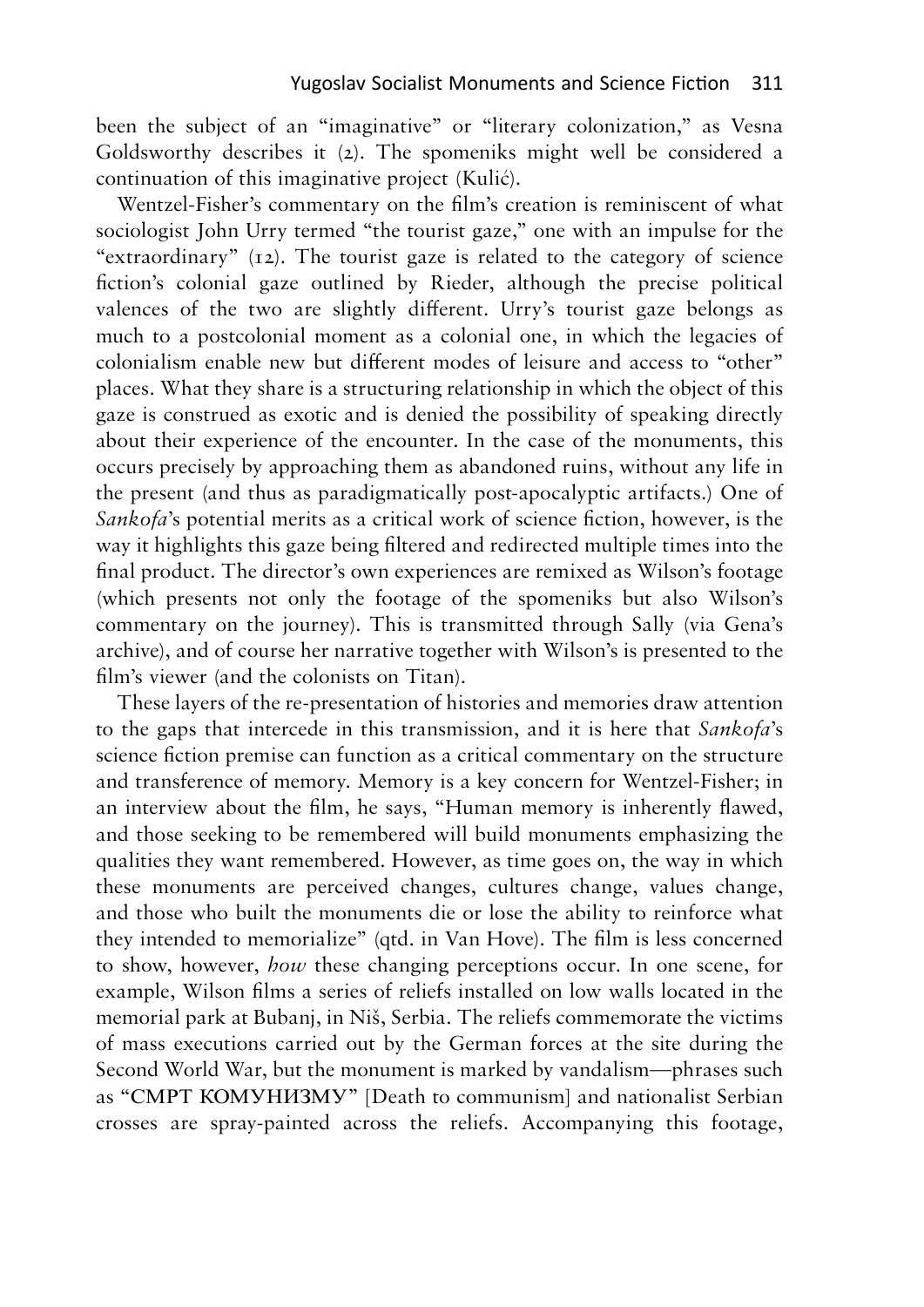Wilson's narration discusses the importance of learning from the past, but Wilson's narration discusses the importance of learning from the past, but laments that perhaps the act of memorializing "hinders our ability to take in laments that perhaps the act of memorializing "hinders our ability to take in the present moment." Missing, however, is a strong sense that grappling with the present moment." Missing, however, is a strong sense that grappling with the present moment might involve understanding the problematic truths that the present moment might involve understanding the problematic truths that the vandalized monument reveals. The monuments are "time capsules" (a the vandalized monument reveals. The monuments are "time capsules" (a term Wilson uses elsewhere in the film to describe an old socialist-era hotel in term Wilson uses elsewhere in the film to describe an old socialist-era hotel in Uzice), but they also remain active ideological battlegrounds. This layering of Užice), but they also remain active ideological battlegrounds. This layering of histories, however, is only loosely suggested by *Sankofa's* narrative. histories, however, is only loosely suggested by *Sankofa*'s narrative.

Neglecting to actually trace the conflicts of history that continue to occur Neglecting to actually trace the conflicts of history that continue to occur in and around the Yugoslav memorials is just part of *Sankofa*'s broader, in and around the Yugoslav memorials is just part of *Sankofa*'s broader, problematic treatment of memory. The title of the film, *Sankofa*—the name problematic treatment of memory. The title of the film, *Sankofa*—the name of the mission on which Sally has been dispatched, the name for her implanted of the mission on which Sally has been dispatched, the name for her implanted<br>recording system—is taken from a term used by the Akan tribe of Ghana, meaning "go back and fetch it," often interpreted as an incitement to "learn meaning "go back and fetch it," often interpreted as an incitement to "learn from or build on the past" (Temple 127). This word has come to describe an entire school of philosophical and educational practice that relates to from or build on the past" (Temple 127). This word has come to describe an entire school of philosophical and educational practice that relates to respecting and learning indigenous cultural practices in Africa and (in the respecting and learning indigenous cultural practices in Africa and (in the case of diasporic communities) looking back to how these practices are used in Africa in order to preserve the connection between the past and the present (Temple 128-129). The African legacy of the idea of Sankofa is strangely absent from the film, which carefully avoids questions of racial representation. This from the film, which carefully avoids questions of racial representation. This cultural appropriation of other practices of memory—without much interest cultural appropriation of other practices of memory—without much interest in their origins or uses by different populations-is echoed in the treatment of the spomeniks themselves. The film presents the spomeniks precisely as <sup>a</sup> of the spomeniks themselves. The film presents the spomeniks precisely as a universal heritage of humankind (since this is the premise and urgency of the<br>EA archive), and in doing so it loses much interest in their specificity. EA archive), and in doing so it loses much interest in their specificity. case of diasporic communities) looking back to how these practices are used<br>in Africa in order to preserve the connection between the past and the present<br>(Temple 128–129). The African legacy of the idea of Sankofa is stra

This condition of universality is promising, as a thought experiment: This condition of universality is promising, as a thought experiment: it raises the question of world heritage in the context of impending mass it raises the question of world heritage in the context of impending mass<br>disaster. As the apocalypse approaches, the entire world potentially becomes "world heritage." Simultaneously, the *lived* relationship to that heritage— "world heritage." Simultaneously, the *lived* relationship to that heritage which is also, supposedly, the key factor in sustaining the meaning of which is also, supposedly, the key factor in sustaining the meaning of monuments (Choay  $\frac{7}{2}$ ) —is about to disappear entirely. The documentation of the monuments will be all that remains. This is one of the places where *Sankofa* is most conflicted: it cannot quite decide if the monuments actually *Sankofa* is most conflicted: it cannot quite decide if the monuments actually *do* hold memory within themselves, if Wilson's experience of being at the sites *do* hold memory within themselves, if Wilson's experience of being at the sites (transferred through the filmic documentation) is enough to preserve history, (transferred through the filmic documentation) is enough to preserve history, or if the memory and history with which the monuments are intertwined are *already* lost, and Wilson's cathartic artistic encounter with them is simply <sup>a</sup> *already* lost, and Wilson's cathartic artistic encounter with them is simply a tragic performance of the realization of that loss. Precisely whose memory tragic performance of the realization of that loss. Precisely whose memory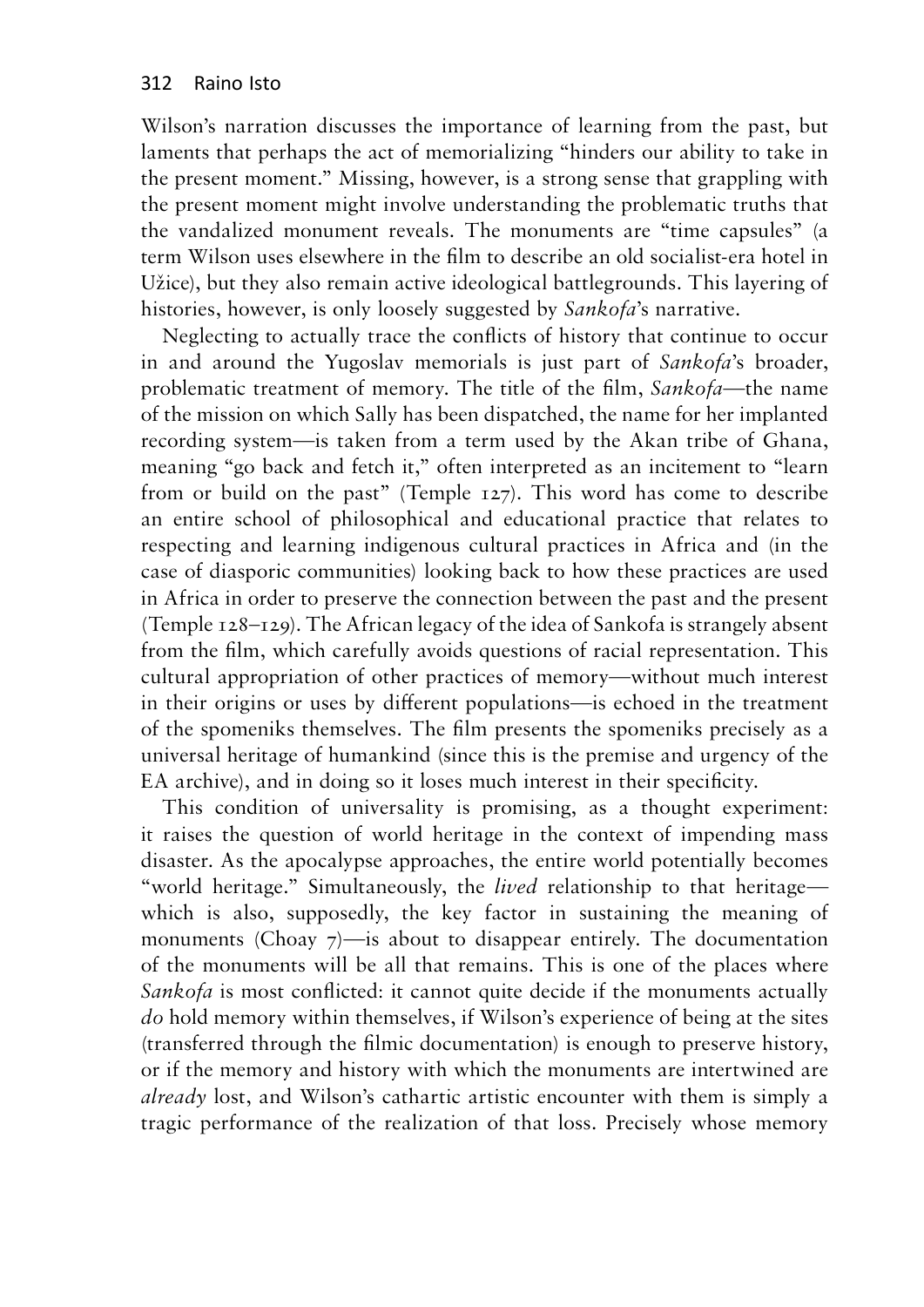is being excavated, and for whom, remains ambiguous. Indeed, *Sankofa* is being excavated, and for whom, remains ambiguous. Indeed, *Sankofa*  also sidesteps the questions surrounding precisely who might be selected to also sidesteps the questions surrounding precisely who might be selected to colonize <sup>a</sup> new world, and who might be left to perish with the old, and thus colonize a new world, and who might be left to perish with the old, and thus avoids examining how geopolitical inequalities might actually affect such an imagined future scenario. At <sup>a</sup> certain point, however, as Wilson and his an imagined future scenario. At a certain point, however, as Wilson and his cameraman wander through Zagreb—taking <sup>a</sup> day off from filming, and thus fully occupying the position of the tourist—Wilson comments on the people cameraman wander through Zagreb—taking a day off from filming, and thus fully occupying the position of the tourist—Wilson comments on the people around him going on about their daily lives despite "knowing what's coming." around him going on about their daily lives despite "knowing what's coming." This comment suggests that the Balkans will belong to the world left behind, This comment suggests that the Balkans will belong to the world left behind, and while the film raises the specter of this question, it makes no attempt to deconstruct the causes or consequences of this political division. Wilson's deconstruct the causes or consequences of this political division. Wilson's documentary undertaking functions as a kind of salvage anthropology, aimed documentary undertaking functions as a kind of salvage anthropology, aimed<br>not at the contemporary lives of the places he visits in Southeastern Europe, but rather at the monuments. but rather at the monuments.

Ultimately, *Sankofa* allows aesthetic complexity and strangeness (the Ultimately, *Sankofa* allows aesthetic complexity and strangeness (the otherworldly qualities that audiences are clearly meant to read in the spomeniks' modernist forms) to stand in for a deeper consideration of the spomeniks' modernist forms) to stand in for a deeper consideration of the ways that history and memory can (or cannot) be preserved at a global scale. Despite this, however, the film can still be read as a challenge to understanding ways that history and memory can (or cannot) be preserved at a global scale.<br>Despite this, however, the film can still be read as a challenge to understanding<br>what might really count as memory (or an archive) at the global distinct but related set of questions surrounds the treatment of monuments distinct but related set of questions surrounds the treatment of monuments in A *Second World,* in which the possibility of another world (and thus an in A Second World, in which the possibility of another world (and thus an alternate history) presents the spomeniks as a visual intermediary between different (interplanetary) spaces and times. different (interplanetary) spaces and times.

#### *A Second World:* **Monuments as Communication with Another World**

In *Sankofa*, the Yugoslav monuments form part of a documentary narrative embedded within a science fiction story, whereas *A Second World* is essentially the formal inverse: it is a documentary film that relies heavily on a science fictional narrative embedded within the story presented. *A Second World*  revolves around a real person, an elderly man named Ljuba Stojanović, who recounts his memories and evaluations of Tito's Yugoslavia for the filmmakers. He also recounts his ongoing communications with an alien utopian society. Recordings of Stojanović are intercut with footage of various Yugoslav monuments and short clips from interviews with residents living near the monuments, but it is Stojanović's fantastic story that drives the film. *A Second World* opens with a black screen, accompanied only by the ambient sounds of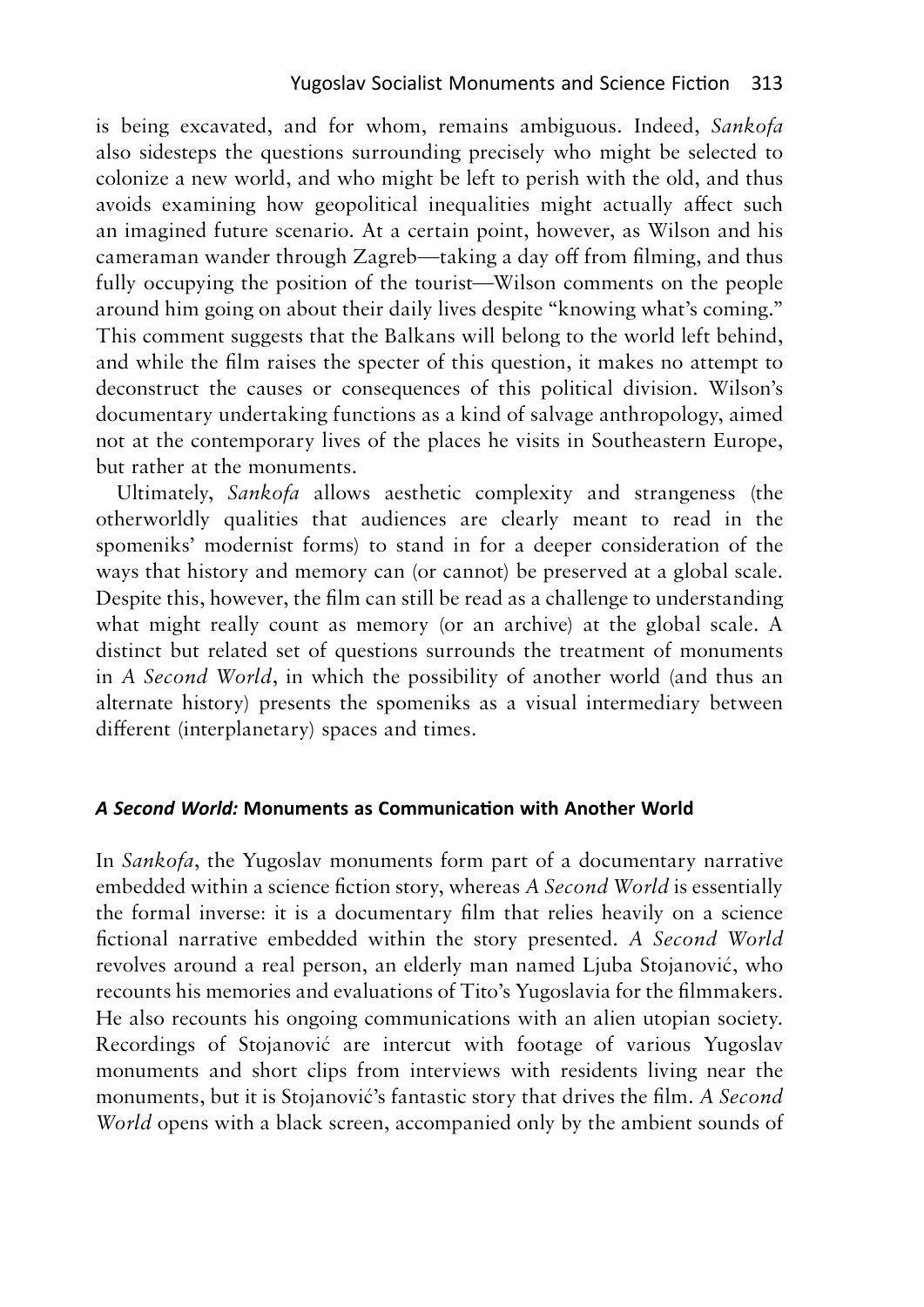twittering birds and Stojanovic's voice saying (in Serbo-Croatian, subtitled in twittering birds and Stojanović's voice saying (in Serbo-Croatian, subtitled in English), "Now we are going to speak with my little device. We will contact English), "Now we are going to speak with my little device. We will contact Asomaljia—the Second World. I will speak in their own language."7 Then the Asomaljia—the Second World. I will speak in their own language."**<sup>7</sup>** Asomaljia—the Second World. I will speak in their own language."<sup>7</sup> Then the<br>film cuts—for a split second, as Stojanović takes a breath before switching from Serbo-Croatian to an indecipherable tongue that is presumably the from Serbo-Croatian to an indecipherable tongue that is presumably the language of Asomaljia—to an image of Dušan Džamonja's Monument to language of Asomaljia—to an image of Dušan Džamonja's Monument to<br>the Revolution of the People of Moslavina in Podgarić, Croatia. One of the most-reproduced of the spomeniks, the concrete monument appears to hover most-reproduced of the spomeniks, the concrete monument appears to hover on <sup>a</sup> relatively small base, with <sup>a</sup> massive 'eye' formed from concentric blocks on a relatively small base, with a massive 'eye' formed from concentric blocks<br>of metal at its center and a pair of blocky concrete protrusions that resemble wings extending out on either side. Then, as Stojanovic speaks in the alien wings extending out on either side. Then, as Stojanović speaks in the alien language, a short text superimposed over an image of a dramatic mountain language, a short text superimposed over an image of a dramatic mountain range briefly explains the creation of the Yugoslav monuments. This gives way, range briefly explains the creation of the Yugoslav monuments. This gives way, as Stojanovic continues speaking, to a series of sharp cuts from scenes of one as Stojanović continues speaking, to a series of sharp cuts from scenes of one spomenik to another, in quick succession, before settling on a steady shot of spomenik to another, in quick succession, before settling on a steady shot of<br>Stojanović standing in a verdant forest, next to a decaying building, speaking into <sup>a</sup> two-piece communication device. The superimposed text explains: "By into a two-piece communication device. The superimposed text explains: "By the end of 1992, Yugoslavia no longer existed. In the midst of its collapse, the end of 1992, Yugoslavia no longer existed. In the midst of its collapse,<br>Ljuba Stojanović claims to have established contact with the alien planet of Asomaljia." Asomaljia."

Stojanović's endearing eccentricity, his genuine belief that he is able to speak with an alien planet, is the emotional center of the film. Thus, while the film itself is nonfiction, much of its narrative is structured around a story recognizable as science fiction: the discovery of an alien civilization. Ljuba's recognizable as science fiction: the discovery of an alien civilization. Ljuba's nostalgia for Yugoslavia blends together with his belief in alien contact. In one nostalgia for Yugoslavia blends together with his belief in alien contact. In one<br>scene he shows the camera his invented flying saucer, boasting, "When this is seen by the English, by your people, <sup>a</sup> lot of them will be interested in it." is seen by the English, by your people, a lot of them will be interested in it." The premise is decidedly exploitative, but the filmmakers force the audience The premise is decidedly exploitative, but the filmmakers force the audience<br>to be compelled by Stojanović, not simply to feel pity for him. The viewer learns more about Asomaljia from Stojanovic's ongoing descriptions. It is <sup>a</sup> learns more about Asomaljia from Stojanović's ongoing descriptions. It is a world rich in resources, well organized socially and militarily ("America is world rich in resources, well organized socially and militarily ("America is zero compared to them"). Workers there labor for no more than six hours and zero compared to them"). Workers there labor for no more than six hours and then, Stojanovic recounts, "come home and water the flowers in front of the then, Stojanović recounts, "come home and water the flowers in front of the<br>house." It is, presumably, a communist utopia, although this is never specified. Stojanović's endearing eccentricity, his genuine belief that he is able to speak with an alien planet, is the emotional center of the film. Thus, while the film itself is nonfiction, much of its narrative is structured aro

Much of his explanation of the alien society is delivered over dramatic Much of his explanation of the alien society is delivered over dramatic images of the monuments located in Jasenovac, Kozara, Ilirska Bistrica, and<br>Tjentište, among others. Thus, the monuments become visual mediations<br>between the invisible, ideal alien society described and the real world. Her Tjentiste, among others. Thus, the monuments become visual mediations between the invisible, ideal alien society described and the real world. Here the monuments *are* utopian in their associations, but they refer to a utopia that the monuments *are* utopian in their associations, but they refer to a utopia that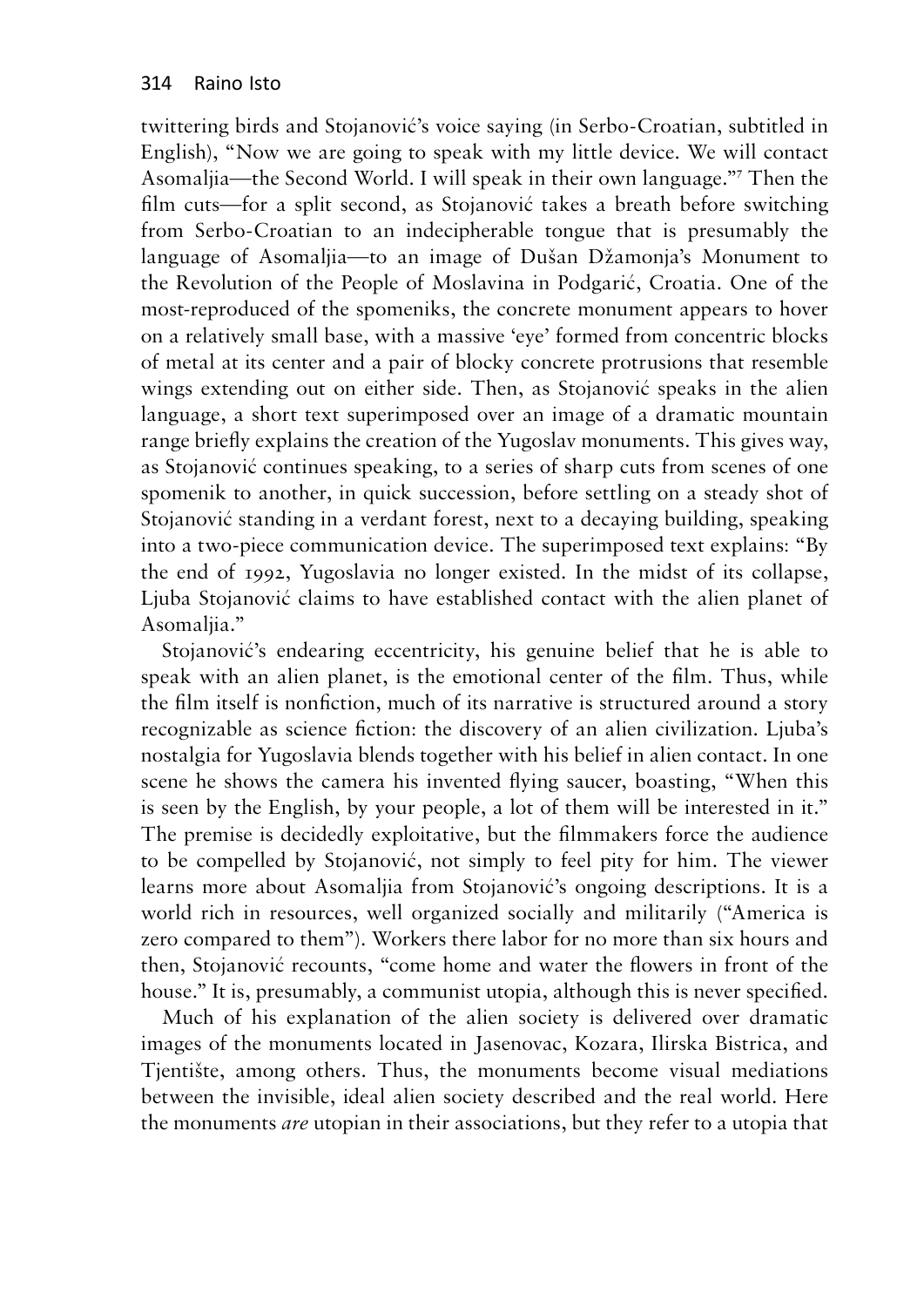is decidedly "other"—made remote in time and space. Their visual strangeness is decidedly "other"—made remote in time and space. Their visual strangeness indexes the lost Yugoslavia, the object of the film's nostalgic desire, but at the indexes the lost Yugoslavia, the object of the film's nostalgic desire, but at the same time it likens this past to the alien. same time it likens this past to the alien.

The precise quality of this visual strangeness bears some remark. Some of The precise quality of this visual strangeness bears some remark. Some of the "alien" associations of the spomeniks are derived from their placement in the "alien" associations of the spomeniks are derived from their placement in the landscape, their separation from the urban context. As John Timberlake the landscape, their separation from the urban context. As John Timberlake<br>points out, science fiction as a representational mode is importantly related to traditions of landscape, and landscape is one of the things that allows science traditions of landscape, and landscape is one of the things that allows science fiction to juxtapose scales of time and space the way it does  $(25-48)$ . That the fiction to juxtapose scales of time and space the way it does  $(25-48)$ . That the monuments appear divorced from everyday life—indeed, separate from any human presence whatsoever—allows them to appear to belong to another human presence whatsoever—allows them to appear to belong to another society or civilization. If they once represented the symbolic extension of society or civilization. If they once represented the symbolic extension of<br>Yugoslavian socialist history into nature, they now represent the foreignness of that history, its fusion with non-human nature. The one time when <sup>a</sup> of that history, its fusion with non-human nature. The one time when a human figure is seen interacting with one of the spomeniks, it is Stojanovic, human figure is seen interacting with one of the spomeniks, it is Stojanović, who—near the end of the film—stands within the inner circle of Bogdan who—near the end of the film—stands within the inner circle of Bogdan Bogdanovic's monument near Popina. He declares, "This monument will be <sup>a</sup> Bogdanović's monument near Popina. He declares, "This monument will be a symbol for centuries to come," but the film never explains the events that the symbol for centuries to come," but the film never explains the events that the Popina monument is meant to commemorate, or examines the circumstances Popina monument is meant to commemorate, or examines the circumstances of Bogdanović's vision as a monument-maker.<sup>8</sup> As an eternal symbol, then, the monument nonetheless remains mostly empty of historical content; its remoteness is also a remoteness from meaning. remoteness is also a remoteness from meaning.

Of equal importance to *A Second World*'s aesthetic interest in the spomeniks Of equal importance to *A Second World*'s aesthetic interest in the spomeniks seems to be the concentric form of several (though by no means all) of the seems to be the concentric form of several (though by no means all) of the monuments. This creates the possibility of standing within the sculpture and gazing directly upwards or outwards through a narrow, extended space, <sup>a</sup> gazing directly upwards or outwards through a narrow, extended space, a camera angle that appears multiple times in the film. For example, in the scene camera angle that appears multiple times in the film. For example, in the scene in which Stojanovic visits Popina with the filmmakers, he stands framed in in which Stojanović visits Popina with the filmmakers, he stands framed in the circular opening of the central prism-shaped structure of the monument. the circular opening of the central prism-shaped structure of the monument. Behind him, the viewer can see a second set of circular forms, aligning like Behind him, the viewer can see a second set of circular forms, aligning like<br>a telescope. This point of view echoes an earlier scene in which Stojanović gazes at the sky through a modest cardboard telescope, insisting that he can gazes at the sky through a modest cardboard telescope, insisting that he can see Asomaljia. The repetition of this visual trope suggests the kind of motion see Asomaljia. The repetition of this visual trope suggests the kind of motion through time and space that the film cannot otherwise easily represent. In through time and space that the film cannot otherwise easily represent. In this sense, the monuments are perhaps the most science fictional aspect of *A* this sense, the monuments are perhaps the most science fictional aspect of *A Second World*: they establish not only the foreignness of the imagined extrater-*Second World*: they establish not only the foreignness of the imagined extraterrestrial society, but also serve as the visual metaphor for the epic distances that one would have to travel to arrive there. The spomeniks mediate between the one would have to travel to arrive there. The spomeniks mediate between the spoken testimony about history given in the interviews and an amorphous, spoken testimony about history given in the interviews and an amorphous,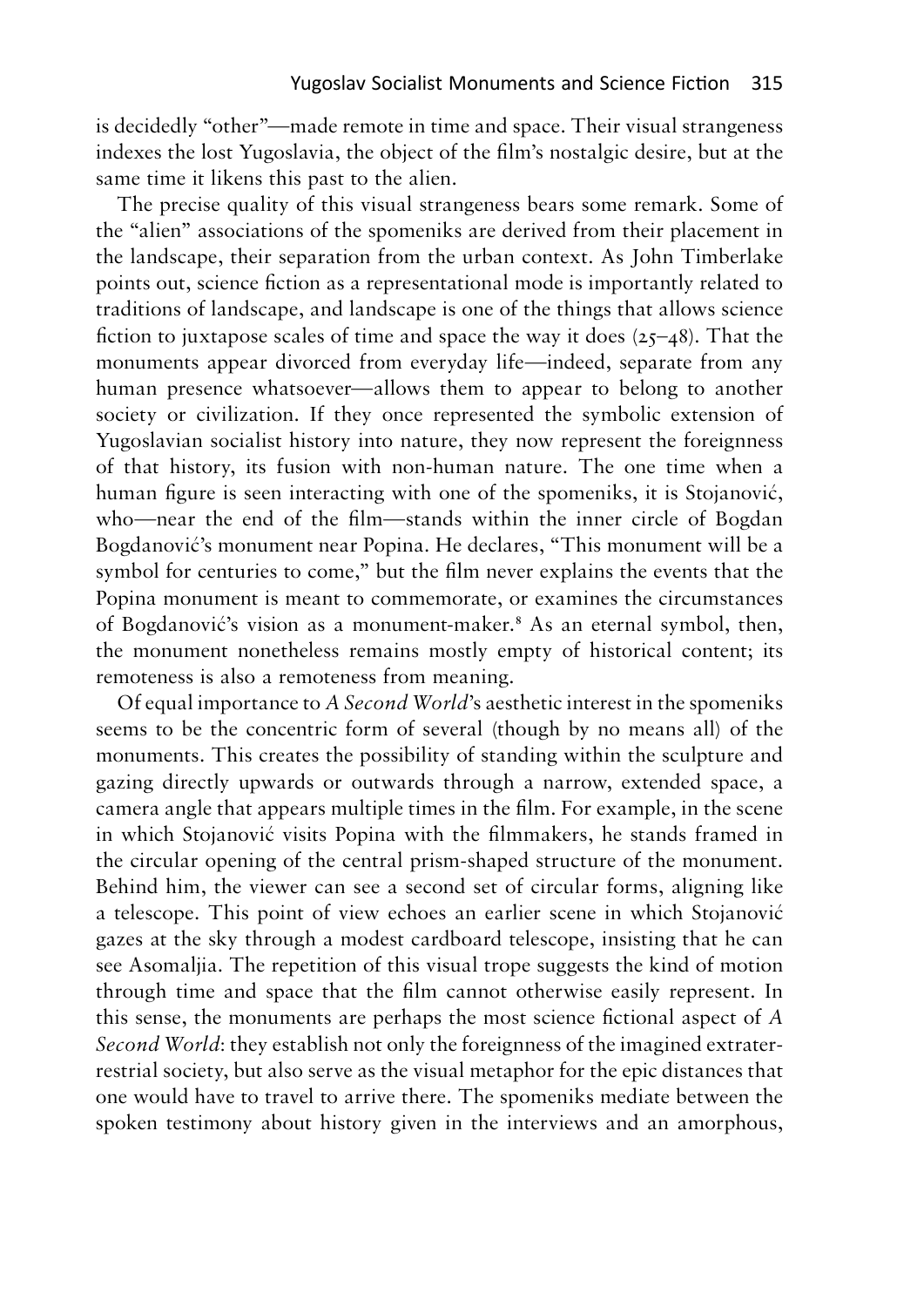unspecified other form of expression—an alien, or at least, foreign expression, that presumably belongs to Asomaljia. (This mediation between human language and nonhuman language or expression is also highlighted in the film by the way that Stojanović is shown multiple times speaking to his chickens. Once, he catches and holds a rooster while he clucks and clicks to it, saying, "He's listening.") The monuments, then, are symbolic markers of a certain universal communication, an aesthetic expression that bridges not only time but—metaphorically—entire worlds and species.

This role of the spomeniks in *A Second World* is different from the one they play in *Sankofa*. In *Sankofa,* the monuments are interesting because of the memories they (potentially) preserve and their importance for *humanity* as a form of heritage. Their value derives from the past they memorialize, and their ability to keep that past alive for humankind. Coincident with this emphasis, Wentzel-Fisher is less interested in what the spomeniks tell his protagonist about Yugoslavia as it existed in the years when the monuments were created, and more interested in their status as objects commemorating the events of the Second World War. In *A Second World*, the events to which the monuments are dedicated are far less important, but the Yugoslavian context, the context of their production, also remains a bit obscure in the film. Woodin-Dechamps and Hudson transform this history into something fantastical, a transformation that hinges on Stojanović's role in the film: he is clearly an unreliable narrator, and his simultaneous nostalgia for Tito's era and belief in having contacted another world serves to dull the critical potential that might be drawn from either history or an imagined alternative world (and thus a possible future that transcends the pessimistic view that Yugoslavia was always destined to fail). Because the film begins with Stojanović's story, the monuments (and Yugoslavia) are immediately embroiled in competing narratives of memory, fiction, and testimony about the past. Co-director Ruben Woodin-Dechamps explains that *A Second World* "was shot during a three-week road trip across the Balkans. After a week spent with Ljuba learning about the complex world of Asomaljia, we set out to find as many monuments as we could armed with only a document full of roughly plotted maps and local hearsay" (qtd. in Carver). This structure is retained in the film itself, and the monuments seem to emerge as much as figments in Stojanović's story as they do as concrete traces of a lived historical era.

There are, however, moments when *A Second World* uncovers the complexity of Yugoslavia as a historical experience, as when one of the interviewees explains, "I've lived in four countries[:] the Socialist Federal Republic of Yugoslavia, then in the Republic of Yugoslavia, then in Serbia and Montenegro, and now I live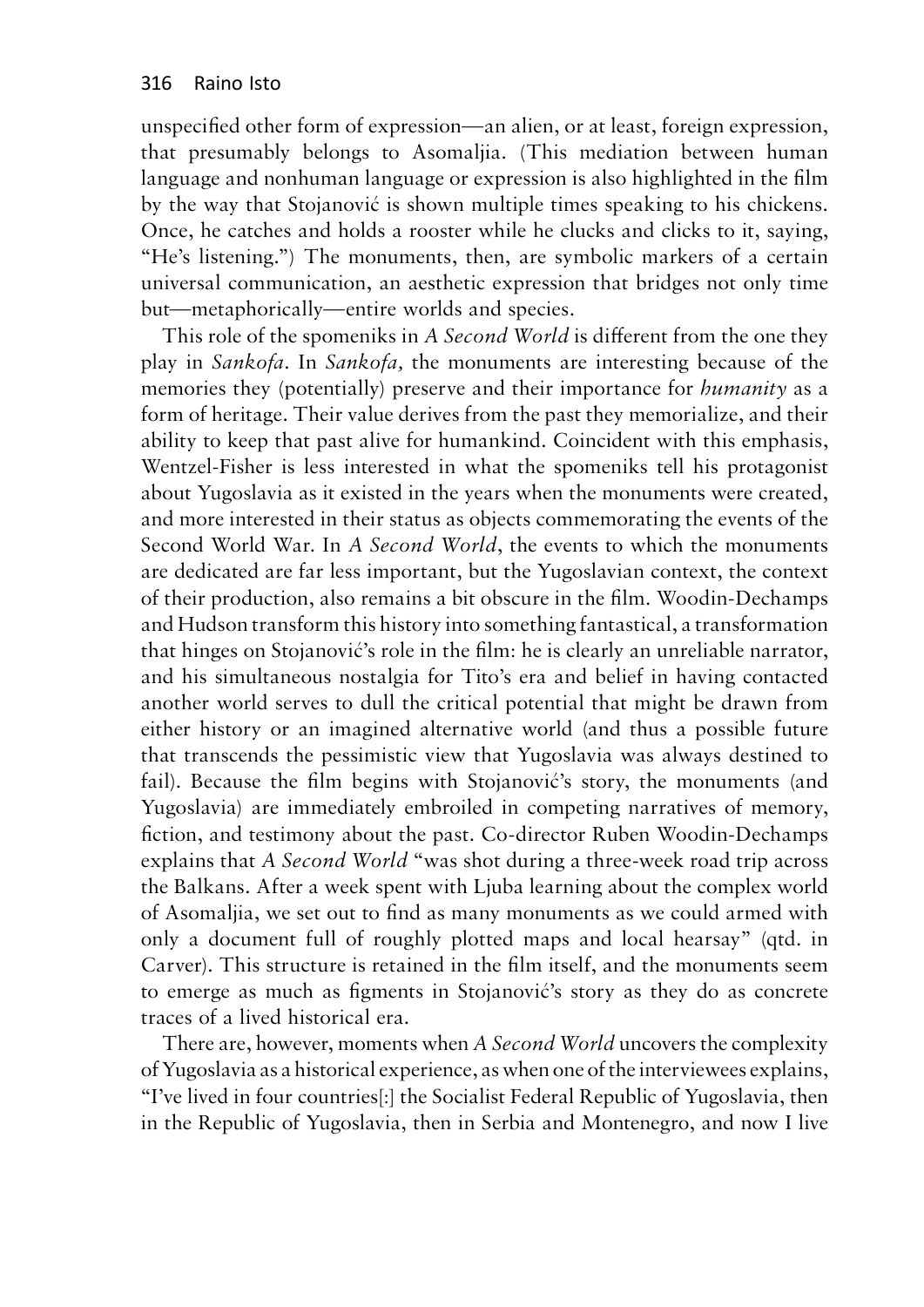in Serbia, without ever moving a muscle." This layering of history is something in Serbia, without ever moving a muscle." This layering of history is something that Darko Suvin has also expressed as "formative" for the development of his that Darko Suvin has also expressed as "formative" for the development of his own studies of science fiction. He explains, own studies of science fiction. He explains,

[I]t became very easy to think of alternative time-streams, of alternative [I]t became very easy to think of alternative time-streams, of alternative histories, because we all lived them. When I was a little boy there was histories, because we all lived them. When I was a little boy there was still monarchist Yugoslavia; then we had the Fascist occupation, we had still monarchist Yugoslavia; then we had the Fascist occupation, we had the partisans, the revolution, post-war Titoism. These were all alternative the partisans, the revolution, post-war Titoism. These were all alternative time-streams. [...] [Y]ou had the possibility to think [...] of "possible worlds." time-streams. […] [Y]ou had the possibility to think […] of "possible worlds." (Pukallus and Suvin 254) (Pukallus and Suvin 254)

The spomeniks are intertwined with these histories in various ways, but *A* The spomeniks are intertwined with these histories in various ways, but *A Second World* tends to use the monuments, visually, to pull the viewer *out* of *Second World* tends to use the monuments, visually, to pull the viewer *out* of history as much as draw them into its multiplying possibilities. This removal history as much as draw them into its multiplying possibilities. This removal from history is accomplished, in part, by the fact that the filmmakers are never from history is accomplished, in part, by the fact that the filmmakers are never<br>present in the film. *A Second World* shares with Sankofa the mood of a "road trip" across its territory, but there is no footage of the directors traveling along trip" across its territory, but there is no footage of the directors traveling along windy backroads or through foreign cities, as there were in Wilson's footage in *Sankofa*. in *Sankofa.*

*Sankofa* at least directly suggests some of the dynamics of power and *Sankofa* at least directly suggests some of the dynamics of power and representation at stake in a documentation project undertaken by those for representation at stake in a documentation project undertaken by those for whom the monuments and their history are foreign, even if it does not explore whom the monuments and their history are foreign, even if it does not explore them. A *Second World,* on the other hand, removes evidence of its own them. *A Second World*, on the other hand, removes evidence of its own mediation. *A Second World* foregrounds the voices of those who lived in the mediation. A Second World foregrounds the voices of those who lived in the time the monuments were created—and continue to live with them—and in this sense it is quite different from *Sankofa*. However, locals' interpretations of the sense it is quite different from *Sankofa*. However, locals' interpretations of the monuments as political or historical symbols are undercut by the filmmakers' association of the same monuments with an alien, imagined world. And this monuments as political or historical symbols are undercut by the filmmakers' association of the same monuments with an alien, imagined world. And this association *is* a construction: Ljuba does not speak of the monuments as association *is* a construction: Ljuba does not speak of the monuments as alien markers; it is the structure of the film that uses them to project <sup>a</sup> visual alien markers; it is the structure of the film that uses them to project a visual encapsulation of the other world he imagines.<sup>9</sup> The monuments become a way to move beyond the experiences of those who lived in Yugoslavia, rather than to engage with them. The formalistic approach to the structures causes the viewer to read them metaphorically, but not narratively. viewer to read them metaphorically, but not narratively. encapsulation of the other world he imagines.<sup>9</sup> The monuments become a way to move beyond the experiences of those who lived in Yugoslavia, rather than

Throughout the film, the spomeniks are approached as if they are alien Throughout the film, the spomeniks are approached as if they are alien relics, but they do not actually add up to a past for which Asomaljia is the relics, but they do not actually add up to a past for which Asomaljia is the<br>projected future. Nor, however, are they a deconstruction of linear narratives of revolutionary transformation and their corollary utopian aims—the film of revolutionary transformation and their corollary utopian aims—the film approaches them too much as purely aesthetic objects emptied of specific approaches them too much as purely aesthetic objects emptied of specific<br>content to complicate these narratives. A Second World's imagined alternative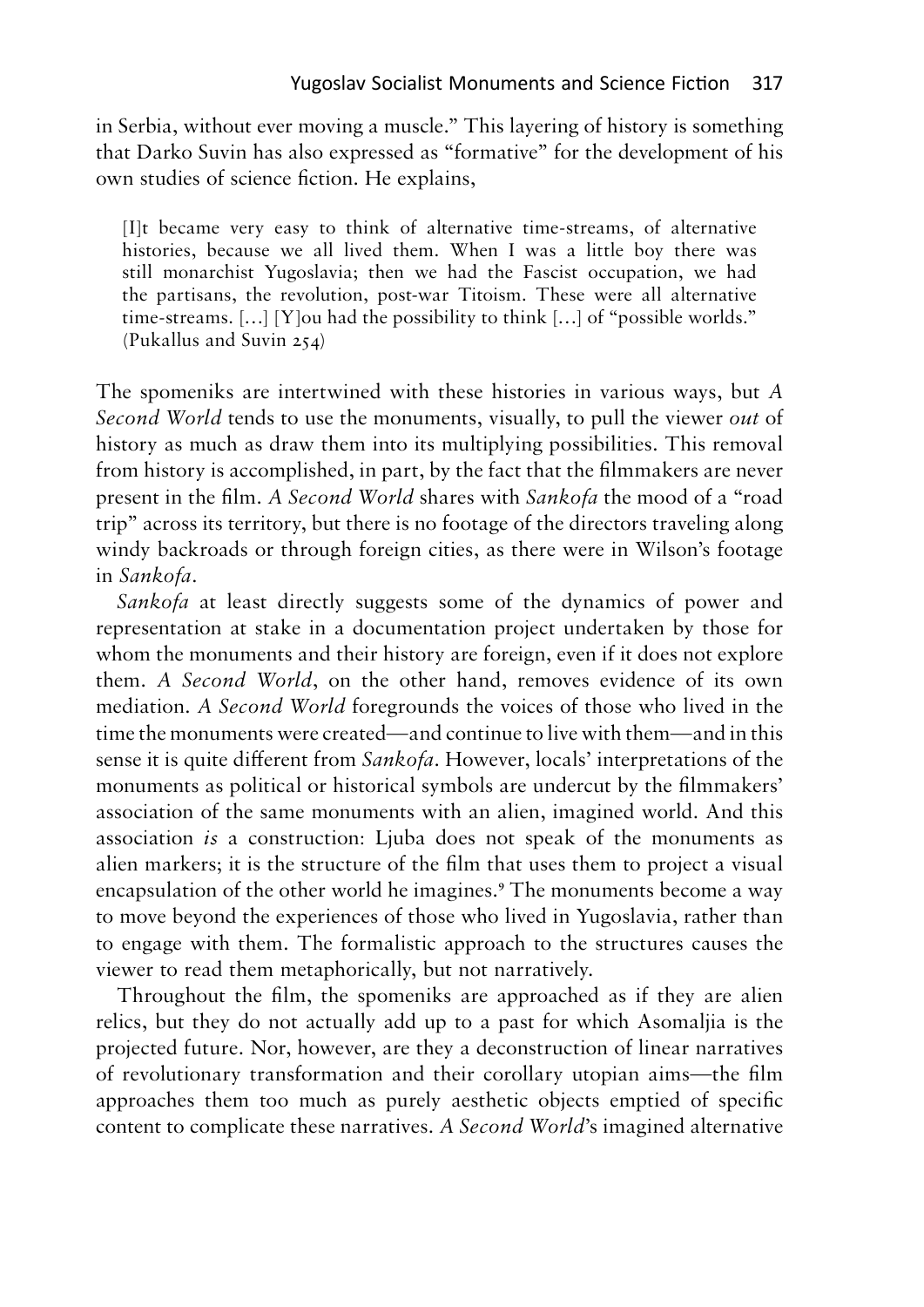future, then, is literally worlds away. The monuments never become a force that draws attention back to the here and now, as they do in *Sankofa*, in spite of themselves. In *A Second World*, the past is doomed to oblivion, as in *Sankofa*, but so is the present. The residents of former Yugoslavia, like Ljuba, appear trapped in this present, unable to reach either the past or the future: to put it in Fabian's terms, the film denies them coevalness.

## **Conclusion Conclusion**

*Sankofa* and *A Second World* approach the tropes of science fiction in different *Sankofa* and *A Second World* approach the tropes of science fiction in different ways, from different starting points, but in both films, the documentation of ways, from different starting points, but in both films, the documentation of the spomeniks is central. The Yugoslav monuments are visual icons of the possibility of alternate timelines and different societies, of different languages possibility of alternate timelines and different societies, of different languages and different modes of remembering. The association between modernist and different modes of remembering. The association between modernist<br>architecture and science fiction is an established one, but perhaps the reason that the Yugoslav monuments seem uniquely suited to new science fiction that the Yugoslav monuments seem uniquely suited to new science fiction narratives is that they seem to lie outside of the more common association of narratives is that they seem to lie outside of the more common association of<br>architectural modernism with science fiction, which is based upon modernism's perceived scientific rationalism (Fortin 30-37). In their stylistic diversity and perceived scientific rationalism (Fortin 30–37). In their stylistic diversity and their dynamic relationship to the natural landscape that surrounds them, their dynamic relationship to the natural landscape that surrounds them, the spomeniks seem to promise something different than the regimented, the spomeniks seem to promise something different than the regimented, technocratic future promised by the logical geometricity of modernist urban technocratic future promised by the logical geometricity of modernist urban planning. In the films discussed here, the Yugoslav monuments function to planning. In the films discussed here, the Yugoslav monuments function to push at the limits and blind spots of memory, to pose the question of what push at the limits and blind spots of memory, to pose the question of what might be lost in and to history. At the same time, the incorporation of these structures into science fiction narratives threatens to condemn the legacies might be lost in and to history. At the same time, the incorporation of these<br>structures into science fiction narratives threatens to condemn the legacies<br>they do possess to oblivion, precisely in order to recover them as phenomena void of content. phenomena void of content.

In both *Sankofa* and *A Second World*, part of this repurposing (and replacing) of history—the shift in emphasis from the monuments as historical objects to the monuments as (at least partially) empty signifiers—occurs through the paradoxical combination of science fiction with the documentary<br>genre. It is, furthermore, a particular kind of documentary project that is genre. It is, furthermore, <sup>a</sup> particular kind of documentary project that is intertwined with tourism, with the freedom to look at the other and the intertwined with tourism, with the freedom to look at the other and the other's history. The narratives of both films represent a kind of updated version of the trope of the fantastic voyage, with many of the same imperialist version of the trope of the fantastic voyage, with many of the same imperialist<br>associations.<sup>10</sup> Reading Sankofa and A Second World against the background of the broader popular culture framing of the Yugoslav monuments as of the broader popular culture framing of the Yugoslav monuments as In both *Sankofa* and *A Second World*, part of this repurposing (and replacing) of history—the shift in emphasis from the monuments as historical objects to the monuments as (at least partially) empty signifiers—occurs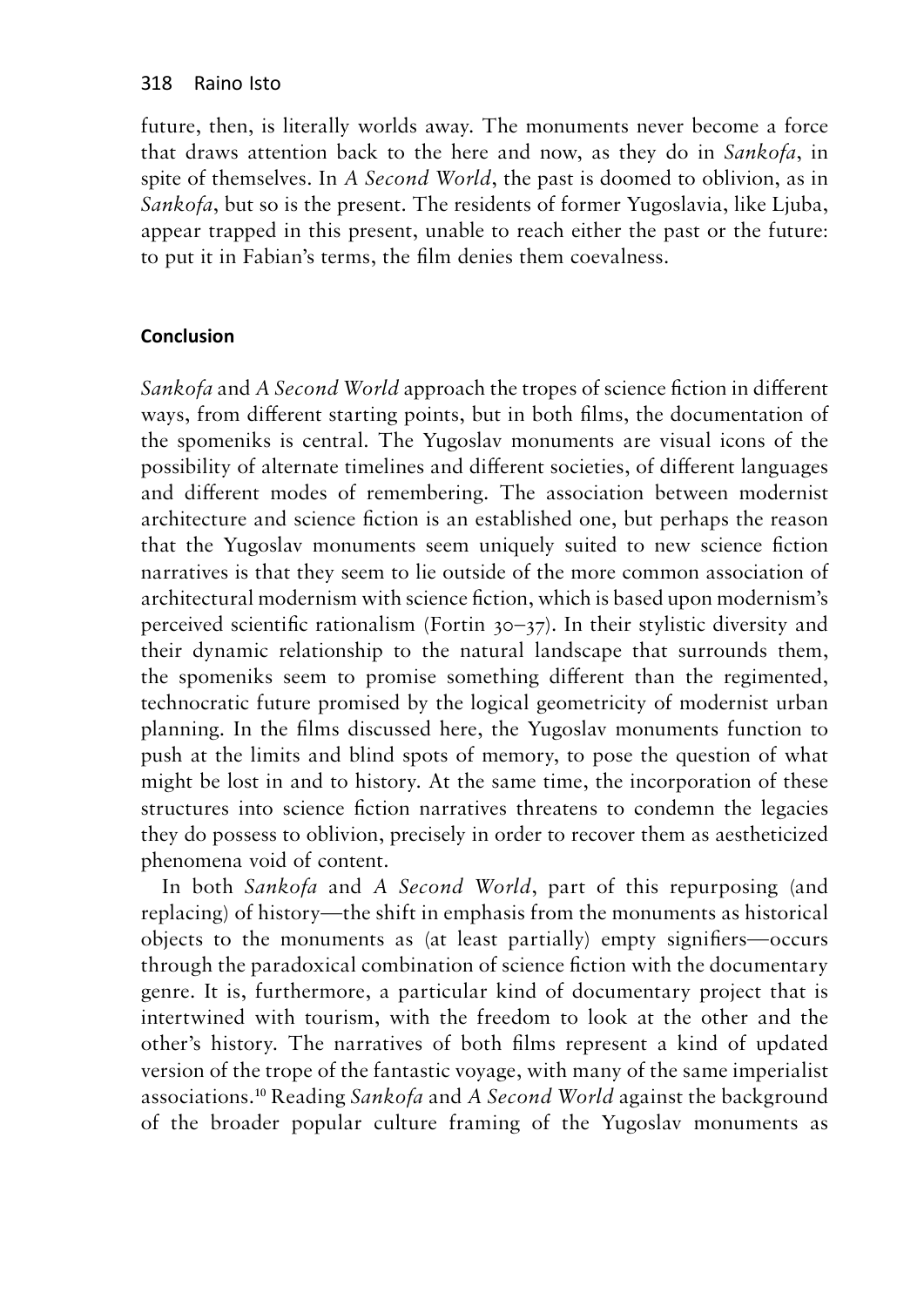science fiction allows us to see where science-fictional narratives play a role science fiction allows us to see where science-fictional narratives play a role in perpetuating imaginary colonizations not only of space but also of history. in perpetuating imaginary colonizations not only of space but also of history. The films' intertwinement of science fiction and documentary brings to the The films' intertwinement of science fiction and documentary brings to the foreground connections between certain tropes of science fiction (such as foreground connections between certain tropes of science fiction (such as difficulties with the preservation of memory, the post-apocalyptic archive, difficulties with the preservation of memory, the post-apocalyptic archive, and the alien language as a code) and the ways that a new global imaginary and the alien language as a code) and the ways that a new global imaginary aestheticizes the ruins of Cold War-era culture in regions at the boundaries aestheticizes the ruins of Cold War-era culture in regions at the boundaries of "the West." This aestheticization can be understood as part of a much broader anxiety over the possibility of utopias in the increasing bleakness broader anxiety over the possibility of utopias in the increasing bleakness of the Anthropocene: here utopias are read primarily through ruins, and encountered via dark tourism, in regions imagined as existing only on the encountered via dark tourism, in regions imagined as existing only on the periphery of (Western) civilization. periphery of (Western) civilization.

At the same time, both films reveal ways the monuments can open At the same time, both films reveal ways the monuments can open up critical paths for thought. As science fictional objects, the monuments up critical paths for thought. As science fictional objects, the monuments index speculative futures that can undermine the construction of the same index speculative futures that can undermine the construction of the same imaginaries that place Yugoslavia—and Southeastern Europe more broadly— imaginaries that place Yugoslavia—and Southeastern Europe more broadly outside history, or else behind it. In *Sankofa* and A *Second World,* the outside history, or else behind it. In *Sankofa* and *A Second World,* the spomeniks are called upon to assist in imaginative leaps across time and space: as documented ruins, they potentially hold the key to the recovery spomeniks are called upon to assist in imaginative leaps across time and<br>space: as documented ruins, they potentially hold the key to the recovery<br>of human collective memory, and as dynamically alien visual symbols, they conjure the possibility of extraterrestrial utopias. In a broader sense, then, they conjure the possibility of extraterrestrial utopias. In a broader sense, then, they raise questions about how science fiction treats the discovery of otherness, and the degree to which that otherness is allowed to speak. As I suggested and the degree to which that otherness is allowed to speak. As I suggested at the outset, the Yugoslav monuments become something like the objects of at the outset, the Yugoslav monuments become something like the objects of<br>a new "colonial gaze," similar to the phenomenon John Rieder identifies in Victorian science fiction. As in Rieder's examples from the genre's emergence, Victorian science fiction. As in Rieder's examples from the genre's emergence, this gaze is structured by anachronism, but in the case of the spomeniks this<br>anachronism is more complex. First of all, the monuments are not simply anachronism is more complex. First of all, the monuments are not simply relegated to the past. They are simultaneously linked to the future, but relegated to the past. They are simultaneously linked to the future, but the character of that future is cast into doubt by their visual treatment as the character of that future is cast into doubt by their visual treatment as abandoned structures akin to ruins. They suggest a promise of memory, but abandoned structures akin to ruins. They suggest a promise of memory, but also the promise of radical change, of new social structures. Furthermore, the geopolitical valences of the monuments are different from those of Victorian geopolitical valences of the monuments are different from those of Victorian science fiction. In the wake of Yugoslavia's breakup, the Balkans have returned to the global imaginary as a peripheral zone: at once part of the West and outside of it, wild and dangerous yet increasingly accessible to tourists from Europe and beyond. The search for the monuments as alien signposts or lost Europe and beyond. The search for the monuments as alien signposts or lost memories is also a search for new forms of otherness, and an investigation of memories is also a search for new forms of otherness, and an investigation of who can appropriate such forms as both past and future.who can appropriate such forms as both past and future. science fiction. In the wake of Yugoslavia's breakup, the Balkans have returned<br>to the global imaginary as a peripheral zone: at once part of the West and<br>outside of it, wild and dangerous yet increasingly accessible to to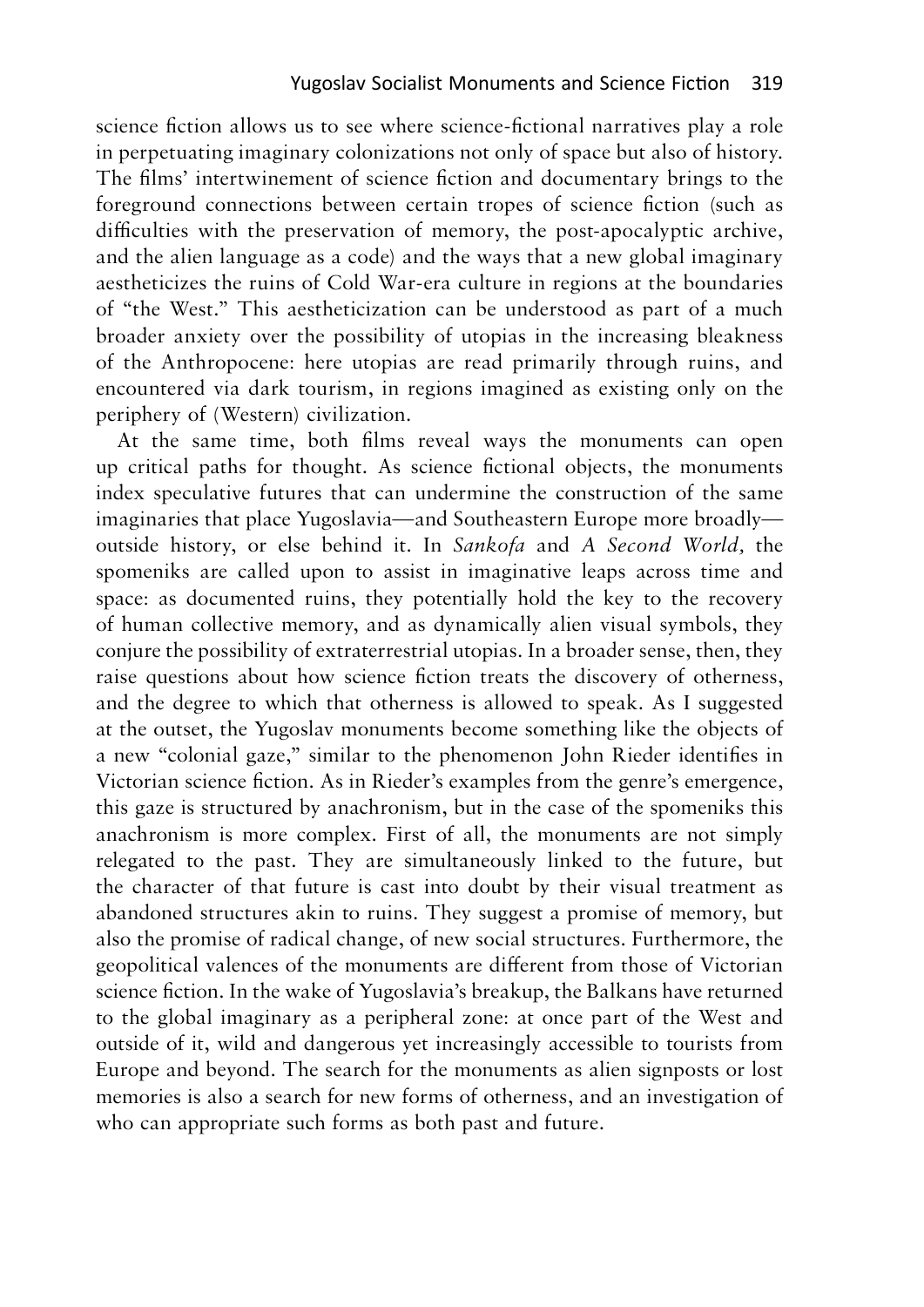Whether the Yugoslav monuments will continue to function as the objects of science fiction narratives, or continue to be associated with science fiction, remains to be seen. Perhaps they will persist as straightforward markers of inscrutable otherness, rather superficially romanticized images of post-apocalyptic futures, appearing in music videos, in comic books, and on album covers. Perhaps, as in Jóhann Jóhannsson's version of *Last and First Men*, they will serve as the poetic counterpoint to a long history of civilization, to science fiction's ambition to expand time far beyond the bounds of individual perception. Or, perhaps they will begin to truly direct attention both to their own histories and to the context that created them: to the geopolitical complexities of the postwar period and the postsocialist legacy of those decades. In any case, scholars of science fiction must persist in asking: what is lost in the effort to make history new again, and what can be gained by treating history as lost? Who has the right to imagine new futures, and to represent the past as something foreign? Whose past is the ruin of the future, and whose future lies in the ruins of the past?

#### **Notes**

- 1 The Yugoslav monuments appear, for example, as mystical megastructures guiding twin cults in the music video for Alan Walker's "Darkside" (2018), as the architecture of Spiral Asylum in Jeff Lemire and David Rubín's *Sherlock Frankenstein and the Legion of Evil* (2017), and as a post-apocalyptic ruin on the cover of synthwave artist The G's 2018 album *Concrete Island.*
- 2 Another variation of the photo gallery circulated with the title "Old Yugoslavian Monuments Look like TIE Fighters and Scifi Fortresses."
- 3 Kempenaers created the photographs between 2006 and 2009, but the book of photos was published in 2010.
- 4 I use the term "spomeniks" here, despite its problematic character, simply because it has become so widespread as a term for describing the Yugoslav monuments. The term is problematic since its current usage implies that the word specifically connotes a modernist or abstract aesthetic, when in fact it simply means any kind of commemorative monument.
- 5 Kaleb Wentzel-Fisher, email correspondence with the author, 8 Apr. 2019; and Oscar Hudson, email correspondence with the author, 9 Apr. 2019.
- 6 The Partisan resistance is the name given to an incredibly diverse range of military resistance movements across Europe that fought against various fascist occupying forces, and were explicitly communist in their ideology. While the Partisan struggle spanned Europe, its localized manifestations in Southeastern Europe were in certain ways exemplary, and political forces across Europe and Asia had significant investments in the outcomes of the resistance there. For the Soviets especially,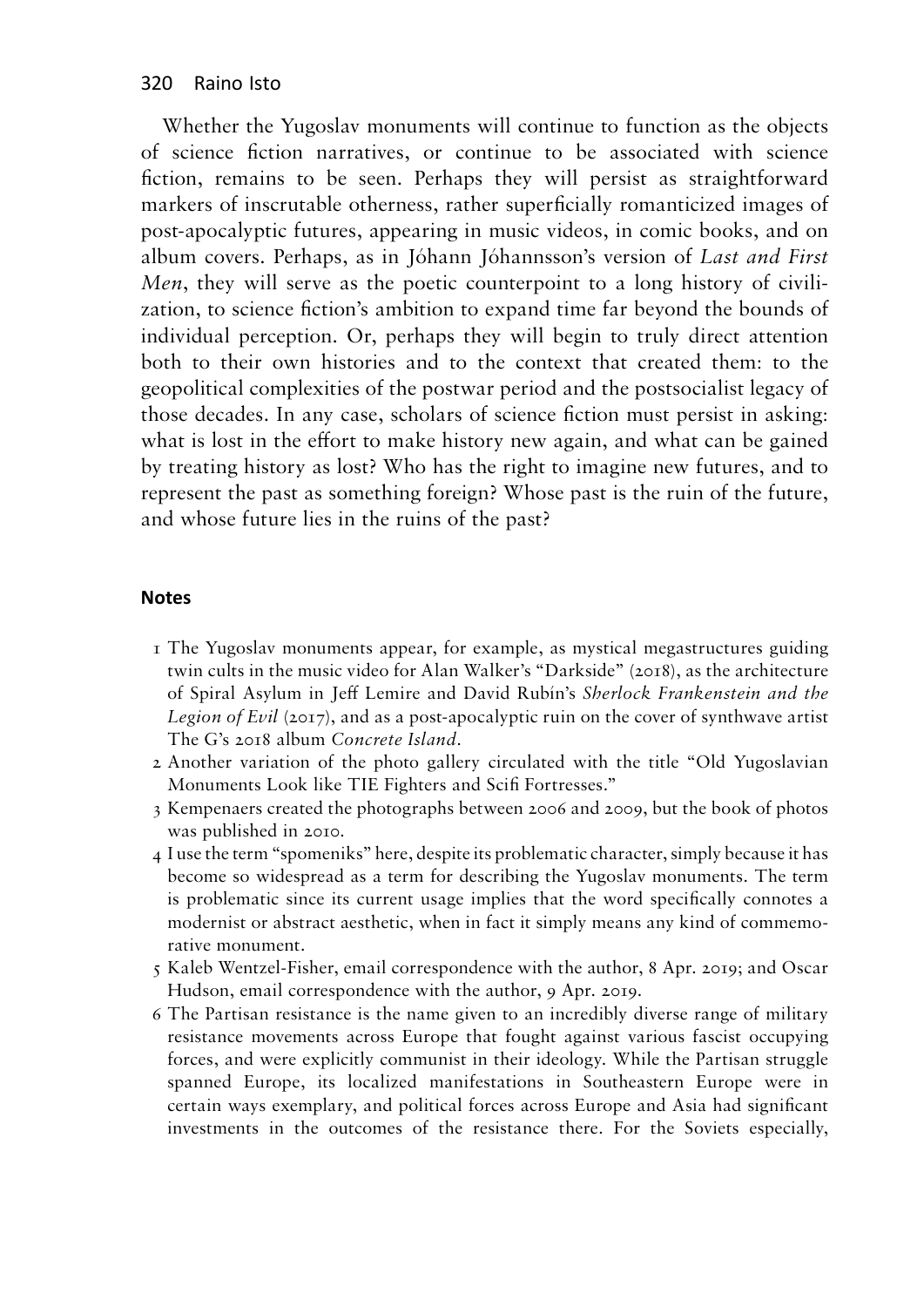the Partisan antifascist movement represented at once a viable example of social revolution brought about by localized leftist forces and a dangerously nationalist challenge to Stalin's broader imperialist goals. The intensity of antifascist fighting in Southeastern Europe also set it apart from other areas, and contributed to the widespread association of the Partisans with Yugoslavia in particular. A concise overview of Partisan military efforts in the greater context of European resistance against fascism is given in Hæstrup 460–493. For a summary of the Yugoslav Partisans in particular, see Ramet 113-162.

- 7 Neither Wentzel-Fisher nor Woodin-Dechamps and Hudson speak Serbo-Croatian. While traveling in the region, Wentzel-Fisher relied on English and Italian, while Woodin-Dechamps and Hudson hired a translator, through whom they communicated with Ljuba and people living near the monuments (Kaleb Wentzel-Fisher, email correspondence with the author, 8 Apr. 2019; and Oscar Hudson, email correspondence with the author, 9 Apr. 2019). In *Sankofa*, the language barrier between the filmmaker and the locals becomes apparent in a scene towards the end of the film, in which Wilson (played by the director) asks two men for directions to the last monument he visits. In *A Second World*, neither the filmmakers nor their translator are shown. When locals speak Serbo-Croatian in *A Second World*, they are subtitled, but the questions to which they respond are not included in the film. Much of *A Second World* is accompanied by subtitles, since Ljuba's narration serves as a voice-over for large sections of the film.
- 8 Bogdan Bogdanović was one of the most prolific creators of monuments in socialist Yugoslavia, and his style was unquestionably unique. Bogdanović drew from various mystical traditions, including Kabbalah mysticism, in both his monumental projects and his writings on architecture, and his works have an undeniable air of the magical. He was also one of the few architects who created most of his monumental complexes in stone, rather than concrete, which contributed a sense of longevity and archaism to his forms. On Bogdanović, see Kulić and Mrduljaš 225–228 and Videkanić 154–159.
- 9 The filmmakers confirm that Ljuba himself did not specifically associate the monuments with Asomaljia. This was their poetic interpretation of the sculptures as reflections of a similarly utopian project (Tito's Yugoslavia) (Oscar Hudson, email correspondence with the author, 9 Apr. 2019).
- 10 On the relationship between the fantastic voyage trope (and specifically the variety in which lost races are discovered and observed) and colonial or imperial imaginaries, see Rieder 34–60.

#### **Works Cited**

- Arnold, Sarah. "Urban Decay Photography and Film: Fetishism and the Apocalyptic Imagination." *Journal of Urban History*, vol. 41, no. 2, 2015, pp. 326–339.
- Bjelić, Dušan I. "Introduction: Blowing Up the Bridge." *Balkan as Metaphor: Between Globalization and Fragmentation*, edited by Dušan I. Bjelić and Obrad Savić, MIT Press, 2002, pp. 1–22.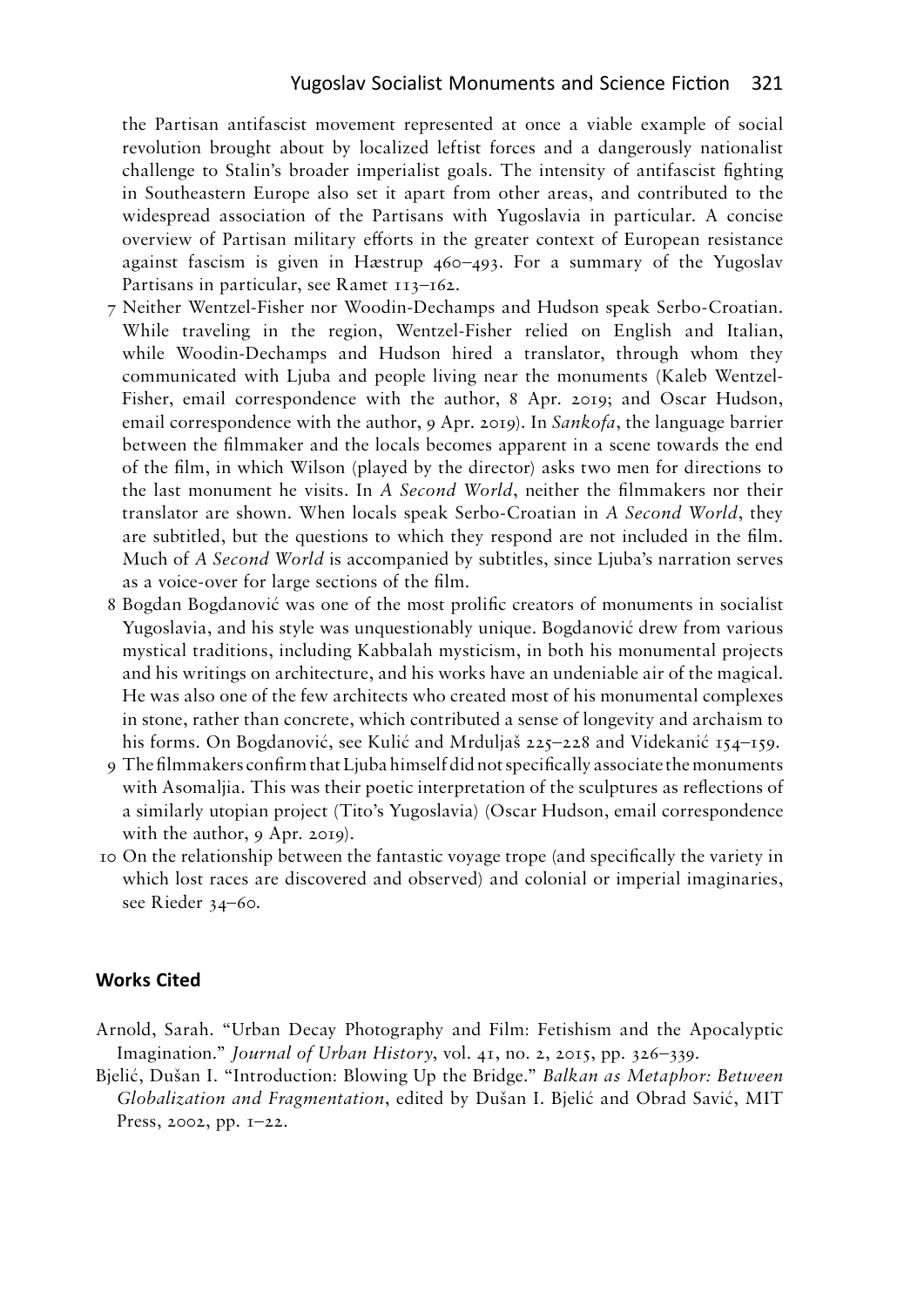- Carver, Minnie J. "*A Second World*: Communicating with Aliens as Parallel Realms Collide in the Former Yugoslavia." *Nowness,* 19 Mar. 2016, www.nowness.com/ story/a-second-world-yugoslavia. Accessed 14 Sept. 2019
- Chaubin, Frédéric. *CCCP: Cosmic Communist Constructions Photographed*. Taschen, 2012.
- Choay, Françoise. *The Invention of the Historic Monument*. Translated by Lauren M. O'Connell, Cambridge UP, 2001.
- Clear, Nic. "Architecture." *The Oxford Handbook of Science Fiction*, edited by Rob Latham, Oxford UP, 2014, pp. 277–290.
- Džuverović, Lina. "In Praise of Unreliable Monuments." *Monuments Should Not Be Trusted*. Nottingham Contemporary, 2016, pp. 8–28.
- Erjavec*,* Aleš, editor. *Postmodernism and the Postsocialist Condition: Politicized Art Under Late Socialism*. U of California P, 2003.
- Fabian, Johannes. *Time and the Other: How Anthropology Makes Its Object.* Columbia UP, 1983.
- Fortin, David Terrance. *Architecture and Science-Fiction Film: Philip K. Dick and the Spectacle of Home*. Ashgate, 2011.
- Goldsworthy, Vesna. *Inventing Ruritania: The Imperialism of the Imagination.* Yale UP, 1998.
- Grimmer, Vera, and Bogdan Bogdanović. "Cities Are Beings." *Bogdan Bogdanović: Ukleti Neimar/The Doomed Architect*, edited by Vera Grimmer and Sonja Leboš, Gliptoteka HAZU, 2012, pp. 28–37.
- Hæstrup, Jørgen. *European Resistance Movements, 1939–1945: A Complete History*. Meckler, 1981.
- Hammond, Andrew. *The Debated Lands: British and American Representations of the Balkans*. U of Wales P, 2016.
- Hatherley, Owen. "Concrete Clickbait: Next Time You Share a Spomenik Photo, Think About What It Means." *Calvert Journal*, 29 Nov. 2016, www.calvertjournal.com/ articles/show/7269/spomenik-yugoslav-monument-owen-hatherley. Accessed 14 Sept. 2019.
- Herwig, Christopher. *Soviet Bus Stops*. Fuel, 2016.
- Horvatinčić, Sanja. "Memorial Sculpture and Architecture in Socialist Yugoslavia." Translated by Majda Muhić, *Towards a Concrete Utopia: Architecture in Yugoslavia 1948–1980*, edited by Martino Stierli and Vladimir Kulić, Museum of Modern Art, 2018, pp. 104–111.
- Isto, Raino. "In the Valley of the Time Tombs: Monumentality, Temporality, and History in SF." *Science Fiction Studies*, vol. 46, no. 3, 2019, pp. 490–510.
- Judt, Tony. *Postwar: A History of Europe since 1945*. Penguin, 2005.
- Karge, Heike. "Sajmište, Jasenovac, and the Social Frames of Remembering and Forgetting." *Filozofija i Društvo*, vol. 23, no. 4, 2012, pp. 106–118.
- Kempenaers, Jan. *Spomenik #1-26: The Monuments of Former Yugoslavia*, Roma, 2010. Kerslake, Patricia. *Science Fiction and Empire*. Liverpool UP, 2007.
- Kirn, Gal. "Transformation of Memorial Sites in the Post-Yugoslav Context." *Retracing Images: Visual Culture After Yugoslavia*, edited by Daniel Šuber and Slobodan Karamanic, Brill, 2012, pp. 251–281.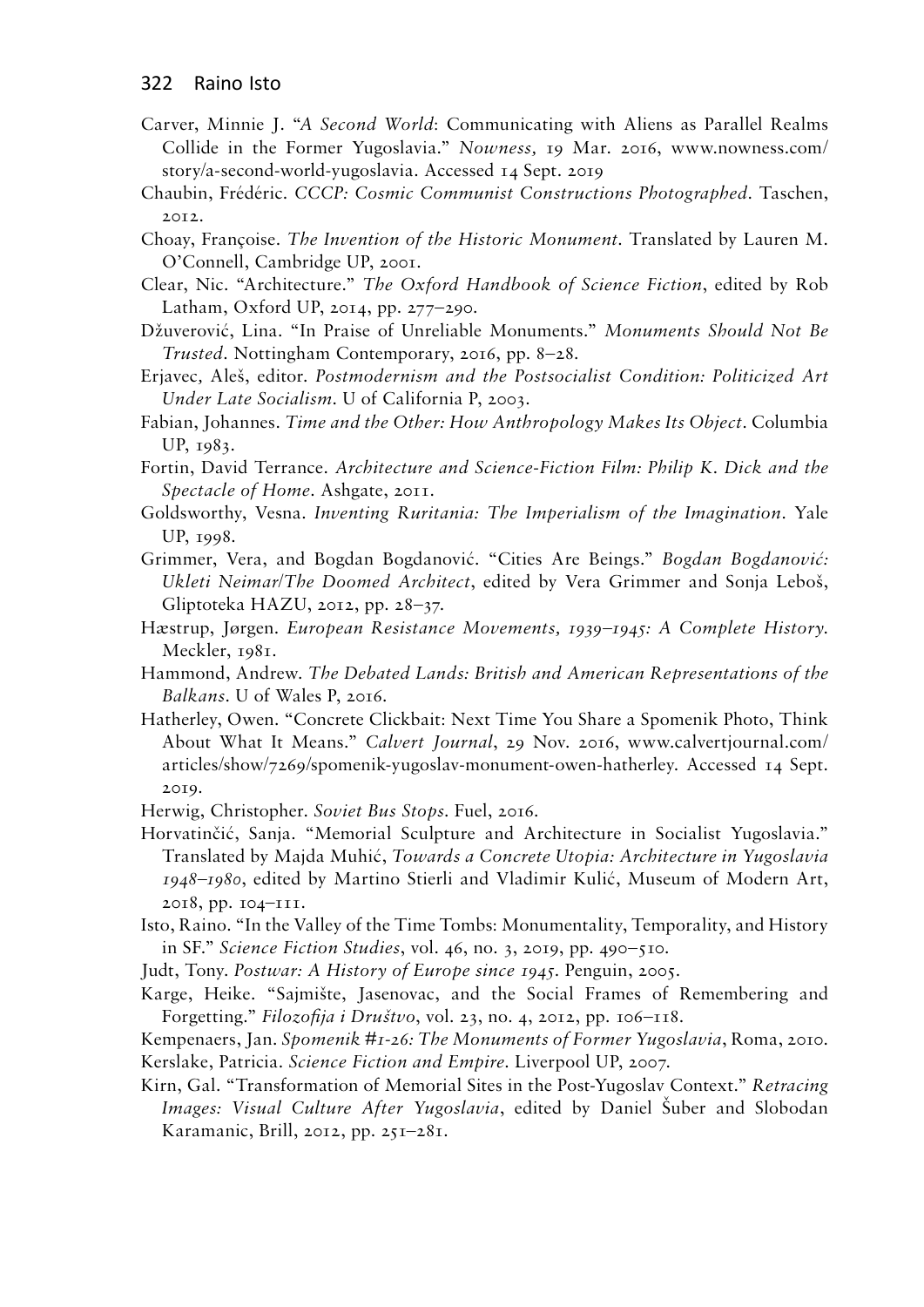- Kulic, Vladimir. "Orientalizing Socialism: Architecture, Media, and the Representations Kulić, Vladimir. "Orientalizing Socialism: Architecture, Media, and the Representations of Eastern Europe." *Architectural Histories,* vol. 6, no. 1, 2018. of Eastern Europe." *Architectural Histories*, vol. 6, no. 1, 2018.
- Kulic, Vladimir, and Maroje Mrduljas. *Modernism In-Between: The Mediatory* Kulić, Vladimir, and Maroje Mrduljaš. *Modernism In-Between: The Mediatory Architectures ofSocialist Yugoslavia.* Jovis, 2012. *Architectures of Socialist Yugoslavia*. Jovis, 2012.
- Lennon, John, and Malcolm Foley. Dark Tourism: The Attraction of Death and Disaster.<br>Thompson, 2010. Thompson, 2010.
- Male, Andrew. *"Last and First Men:* Programme Notes." *Barbican,* <sup>1</sup> Dec. 2018, www. Male, Andrew. "*Last and First Men*: Programme Notes." *Barbican*, 1 Dec. 2018, www. barbican.org.uk/digital-programmes/johann-johannsson-last-and-first-men. Accessed barbican.org.uk/digital-programmes/johann-johannsson-last-and-first-men. Accessed 14 Sept. 2019. 14 Sept. 2019.
- Niebyl, Donald. *Spomenik Monument Database.* Fuel, 2018. Niebyl, Donald. *Spomenik Monument Database*. Fuel, 2018.
- Osborne, James F. "Monuments and Monumentality." *Approaching Monumentality* Osborne, James F. "Monuments and Monumentality." *Approaching Monumentality in Archaeology,* edited by James F. Osborne, State U of New York P, 2014, pp. 1-19. *in Archaeology*, edited by James F. Osborne, State U of New York P, 2014, pp. 1–19.
- Pejic, Bojana. "Yugoslav Monuments: Art and the Rhetoric of Power." *MOnuMENTI:* Pejić, Bojana. "Yugoslav Monuments: Art and the Rhetoric of Power." *MOnuMENTI: The Changing Face of Remembrance*, edited by Daniel Brumund and Christian *The Changing Face of Remembrance*, edited by Daniel Brumund and Christian Pfeifer, Belgrade: ForumZFD, 2012, pp. 10-13. Pfeifer, Belgrade: ForumZFD, 2012, pp. 10–13.
- Pukallus, Horst, and Darko Suvin. "An Interview with Darko Suvin: Science Fiction Pukallus, Horst, and Darko Suvin. "An Interview with Darko Suvin: Science Fiction and History, Cyberpunk, Russia...." *Science Fiction Studies*, vol. 18, no. 2, 1991, pp. 253–261. pp. 253-261.
- Ramet, Sabrina P. The Three Yugoslavias: State-Building and Legitimation, 1918–2005. Woodrow Wilson Center Press, 2006. Woodrow Wilson Center Press, 2006.
- Rann, Jamie. "Beauty and the East: Allure and Exploitation in Post-Soviet Ruin Rann, Jamie. "Beauty and the East: Allure and Exploitation in Post-Soviet Ruin Photography." *The Calvert Journal,* <sup>31</sup> July 2014, www.calvertjournal.com/features/ Photography." *The Calvert Journal*, 31 July 2014, www.calvertjournal.com/features/ show/ 2950/russian-ruins-photography. Accessed 14 Sept. 2019. show/ 2950/russian-ruins-photography. Accessed 14 Sept. 2019.
- Rieder, John. *Colonialism and the Emergence ofScience Fiction.* Wesleyan UP, 2008. Rieder, John. *Colonialism and the Emergence of Science Fiction*. Wesleyan UP, 2008.
- Riegl, Alois. "The Modern Cult of Monuments: Its Character and Its Origin." Translated Riegl, Aloïs. "The Modern Cult of Monuments: Its Character and Its Origin." Translated by Kurt W. Forster and Diane Ghirardo, *Oppositions,* vol. 25, 1982, pp. 21-51. by Kurt W. Forster and Diane Ghirardo, *Oppositions*, vol. 25, 1982, pp. 21–51.
- *Sankofa.* Dir. Kaleb Wentzel-Fisher. Digitial video. Molly Aida Film, 2015. *Sankofa*. Dir. Kaleb Wentzel-Fisher. Digitial video. Molly Aida Film, 2015.
- A *Second World.* Dir. Rubin Woodin-Dechamps and Oscar Hudson. Digital video. *A Second World*. Dir. Rubin Woodin-Dechamps and Oscar Hudson. Digital video. Gallivant and Oscar Hudson, 2016. Gallivant and Oscar Hudson, 2016.
- Stapledon, Olaf. *The Last and First Men & Star Maker.* Dover, 1968. Stapledon, Olaf. *The Last and First Men & Star Maker*. Dover, 1968.
- Strangleman, Tim. "'Smokestack Nostalgia,' 'Ruin Porn' or Working-Class Obituary: Strangleman, Tim. "'Smokestack Nostalgia,' 'Ruin Porn' or Working-Class Obituary: The Role and Meaning of Deindustrial Representation." *International Labor and* The Role and Meaning of Deindustrial Representation." *International Labor and Working-Class History,* vol. 84, 2013, pp. 23-37. *Working-Class History*, vol. 84, 2013, pp. 23–37.
- Surtrees, Joshua. "Spomeniks: The Second World War Memorials that Look like Alien Surtrees, Joshua. "Spomeniks: The Second World War Memorials that Look like Alien Art." *The Guardian,* <sup>18</sup> June 2013, www.theguardian.com/artanddesign/photography-Art." *The Guardian*, 18 June 2013, www.theguardian.com/artanddesign/photographyblog/20i3/jun/i8/spomeniks-war-monuments-former-yugoslavia-photography. blog/2013/jun/18/spomeniks-war-monuments-former-yugoslavia-photography. Accessed 14 Sept. 2019. Accessed 14 Sept. 2019.
- Temple, Christel N. "The Emergence of *Sankofa* Practice in the United States: A Modern Temple, Christel N. "The Emergence of *Sankofa* Practice in the United States: A Modern History." *Journal ofBlack Studies,* vol. 41, no. 1, 2010, pp. 127-150. History." *Journal of Black Studies*, vol. 41, no. 1, 2010, pp. 127–150.
- Timberlake, John. *Landscape and the Science Fiction Imaginary*. Intellect, 20i8. Timberlake, John. *Landscape and the Science Fiction Imaginary*. Intellect, 2018.
- Todorova, Maria. "The Balkans: From Discovery to Invention." *Slavic Review,* vol. 53, Todorova, Maria. "The Balkans: From Discovery to Invention." *Slavic Review*, vol. 53, no. 2, 1994, pp. 453–482. no. 2, 1994, pp. 453-482.
- Urry, John. The Tourist Gaze: Leisure Travel in Contemporary Societies. Sage, 1990.